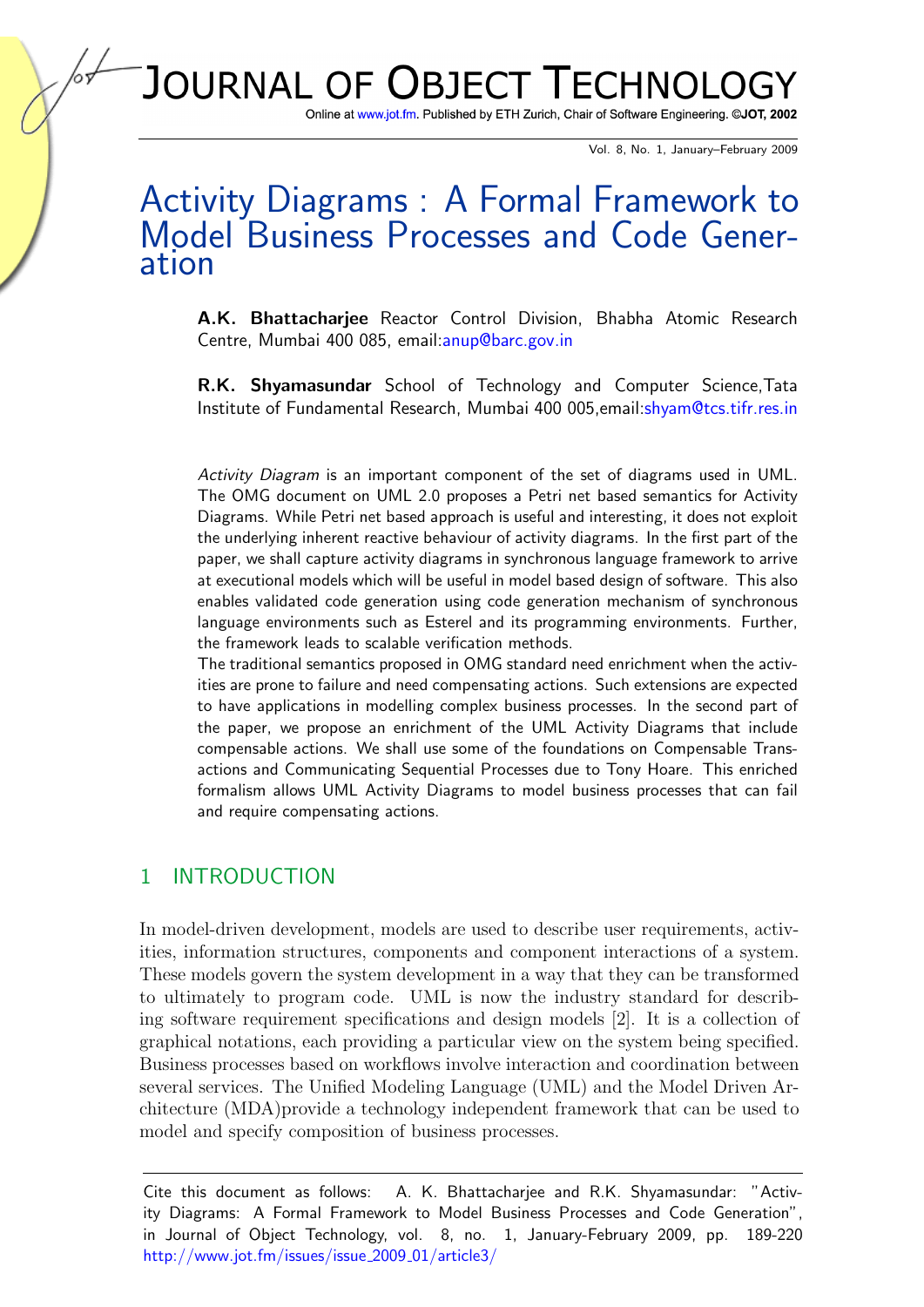One of the important modeling artifacts used in UML, is the Activity Diagrams (referred as UML AD)that are used to model sequence of actions as part of the process flow. It is used to model sequence of actions to capture the process flow actions and its results. It focuses on the work performed in the implementation of an operation (a method), and the activities in a use case instance or in an object. A simple activity diagram describing the order processing and account is shown in Fig. [1.](#page-1-0)



<span id="page-1-0"></span>Figure 1: Simple Activity Diagram

Although the OMG document [\[1\]](#page-26-0) provides an intuitive semantics of Activity Diagrams, it lacks a formal semantics required for analysis and automatic code generation. Hence, in the recent past there has been a lot of interest in giving a formal semantics to Activity Diagrams.

In the first part of the paper, we extend the process algebraic semantics of activity diagrams and propose a reactive formalism of Activity Diagrams of UML AD A shorter version of this work appeared in [\[27\]](#page-28-0). We use Esterel [\[13\]](#page-27-1) language for description purpose. Our approach combines the requirement level and implementation level semantics. Further the notion of procedure call transitions as used in activity diagrams are captured nicely through the ''run module'' construct and one can specify the number of incarnations of the same module when called multiple times. Since it is based on Esterel, that has efficient code generation tools, the transformations can be used to realize a system directly from the model. Thus in our approach, we can not only reason about functional requirements of UML AD but also generate validated code automatically. This approach is useful for model based design of embedded systems.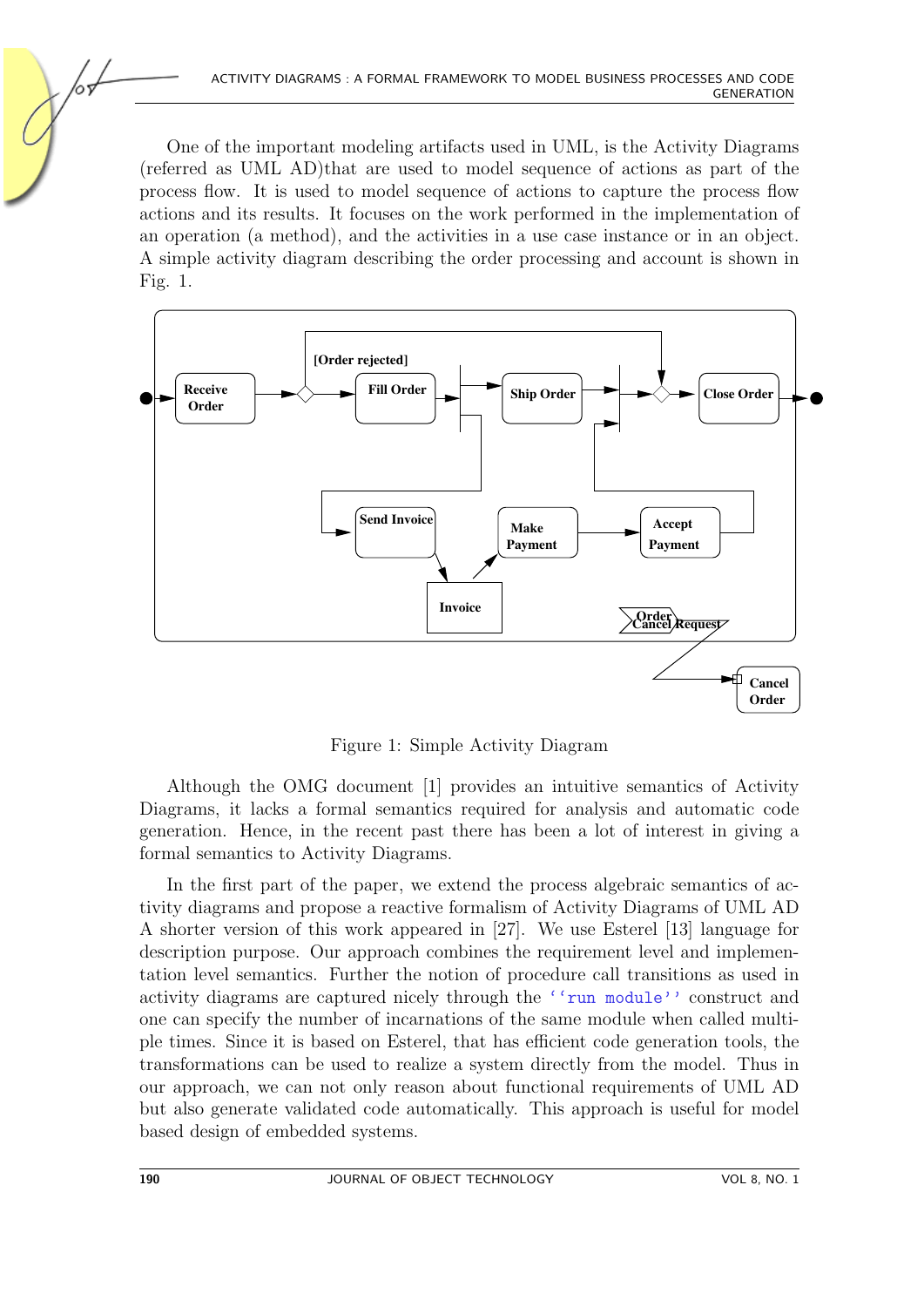In [\[7\]](#page-27-2) it has been shown that UML AD can be used to model some of the workflows patterns identified in [\[6\]](#page-27-3). It is pertinent to ask *Can we use UML AD to* specify business processes which are prone to failure?. We opine that the traditional Activity Diagram needs to be enriched with additional constructs to enable us to model failures in any of the component processes. One of the advantage of having such a semantics for activity diagrams will allow modeling distributed workflows coupled with interruptible regions and evaluate their transitional state and behaviour for checking conformance to the requirement. Business Process Modeling Notation (BPMN) [\[3\]](#page-27-4) has constructs to show failures and compensations, however we are not aware of a formal semantics of BPMN. On the other hand, the semantics of Activity Diagrams has been studied extensively in literature [\[24\]](#page-28-1) and by enriching the constructs, it is expected to be useful. In the second part of the paper, we discuss the use of UML AD in modeling business processes.

The contribution of this paper is in the following

- Establishing a semantic mapping between UML AD to a synchronous language which allows validated code generation.
- Establishing the requirement of compensation actions in UML AD for modeling business processes.
- Enriching the constructs of UML AD with compensable actions [\[15\]](#page-27-5) which enables modeling of failure in business processes.

The semantics of the additional constructs are based on CSP enrichment that can cater to failures in activities. Failures/exceptions are modeled as a part of the activities and is robust in the sense of CSP; as the failure action has also become an explicit action treated in a first-class manner and hence there is nothing like a real "exception". The proposed constructs can also be used to provide a theoretical framework for BPMN.

The paper is organized with an overview of the recent work in this direction in section [2.](#page-3-0) A description of various constructs of activity diagrams are given in section [3](#page-3-1) and it's realization in a synchronous framework is given in [4.](#page-7-0) In section [5,](#page-16-0) a brief description of simulation and code generation based on the synchronous framework is presented. A brief insight into the requirement of activity diagram to model business logic is given in [6.](#page-18-0) Section [7](#page-19-0) introduces the additional structures required to build compensating activities in modeling with a formal semantics. In section [8](#page-24-0) a possible implementation of compensating activities is given in terms of Mode Automata. Verification approaches are presented in section [9](#page-24-1) and the section [10](#page-26-1) gives an outline of the future work.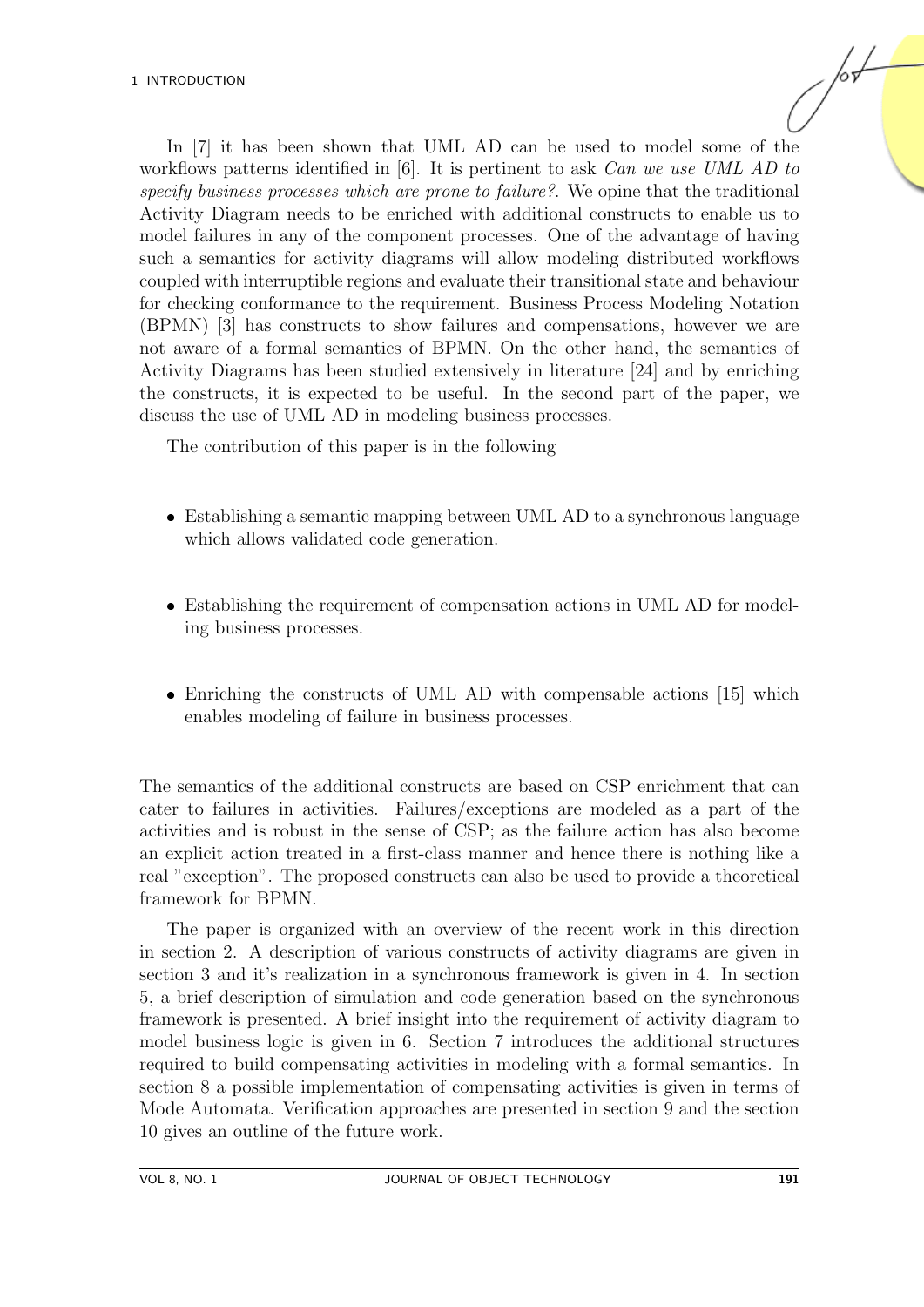## <span id="page-3-0"></span>2 RELATED WORK

To the best of our knowledge, the first formal semantics of UML AD was proposed by Eshuis [\[24\]](#page-28-1). A token flow semantics based on Petri Nets was proposed in [\[26\]](#page-28-2). Eshuis [\[24\]](#page-28-1) proposes the semantics at the following two levels :Requirement Level and Implementation Level. The first level is based on Statechart like semantics and is transformed into a transition system for model checking by NuSMV. The second level is based on STATEMATE semantics of Statecharts extended with properties to handle data. The semantics covers activity charts of UML 1.5 but not of activity diagrams of UML 2.0<sup>[1](#page-3-2)</sup>. Storrle [\[26\]](#page-28-2) envisages a semantics by mapping activities into procedural Petri nets, which excludes data type annotations but includes control flow. He has defined mappings to procedural Petri nets to prevent multiple calls which otherwise would result in infinite nets. However these approaches do not address the automatic code generation as may be required in a tool driven environment. Semantics based on synchronous language was proposed in [\[27\]](#page-28-0) which allows a validated code generation from the notation.

The suitability of activity diagrams for modeling business process has been argued in [\[7\]](#page-27-2). A process algebraic formulation of workflow is proposed in [\[8\]](#page-27-6). However these semantics cannot handle failures in activities and hence not suitable for modeling business processes. The extensions of Activity Diagrams proposed in this paper is inspired by Hoare [\[12\]](#page-27-7) and is based on a flow composition language with a trace semantics introduced in [\[14\]](#page-27-8). A theoretical foundation of flow composition languages is given by Bruni in [\[25\]](#page-28-3). Fu et.al., presented an approach of converting BPEL Web services into guarded statement and further into PROMELA/SPIN for verification in [\[20\]](#page-28-4). Similar approaches based on Finite State Processes (FSP) [\[19\]](#page-28-5) and CCS were presented in [\[21\]](#page-28-6) and [\[23\]](#page-28-7) . However they didn't consider failure and subsequent compensation. Verification approaches for incorporating compensating transactions were reported in [\[22,](#page-28-8) [28\]](#page-28-9).

## <span id="page-3-1"></span>3 ACTIVITY DIAGRAMS: INTERPRETATION IN PROCESS ALGE-BRA

An action is the fundamental unit of executable functionality in an activity. The execution of an action represents some transformation or processing in the modeled system, which could be a computer system or a process. An action may have sets of incoming and outgoing activity edges that specify control flow and data flow from and to other nodes. An action will not begin execution until all of its input conditions are satisfied. The completion of the execution of an action may enable the execution of a set of successor nodes and actions that take their inputs from the outputs of the action. The sequencing of actions are controlled by control edges and object

<span id="page-3-2"></span><sup>&</sup>lt;sup>1</sup>It should be pointed out that UML 2.0 is a significantly re-engineered version of UML 1.5, particularly in the context of activity diagrams.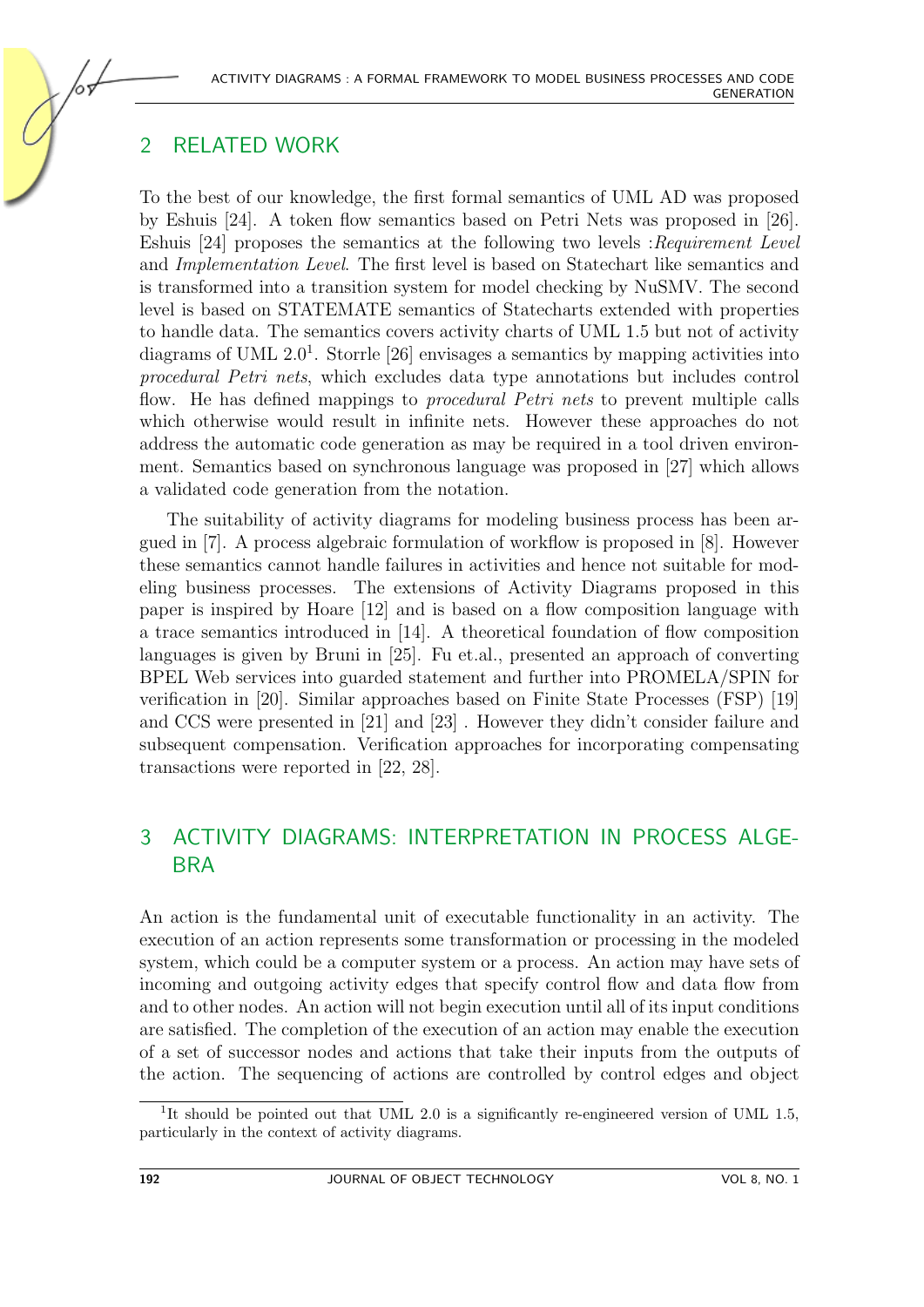flow edges within activities, which carry control and object events respectively. An action can only begin execution when all incoming events are present. An action execution represents the run-time behavior of executing an action within a specific activity execution. When the execution of an action is complete, it offers events in its outgoing control edges, where they are accessible to other actions. Communicating Sequential Processes (CSP) [\[10\]](#page-27-9) is a process algebra which is suited for modeling such process flow systems. One of the advantage of CSP is that one can make assertions about safety and correctness properties based on traces.

An interpretation of UML AD activity as CSP [\[10\]](#page-27-9) processes is given below. The basic flow of activity is defined by the process PROC(P) as

$$
\alpha PROC(P) = \{P. entry, P.in, P. exit\}
$$

$$
PROC(P) = P. entry \rightarrow P.in \rightarrow P. exit \rightarrow SKIP
$$

The process  $PROC(P)$  first performs the event *P.entry* at the start representing the start of the activity P, the event  $P.in$  represents the activity P is being performed and P.exit represents the completion of activity. In addition to these events, we and *f* examples the completion of activity. In addition to these events, we consider two more events:  $\sqrt{\ }$  to notify the upper level activities about the completion of the activities in the present scope, † to notify a general trigger to higher level activities. An activity diagram is constructed as a legal combination of activity, start, stop state elements and merge, decision, fork and join relationship elements.

#### Synchronisations in Various Control Flow Patterns

A number of control flow patterns and their ability to be modeled in UML AD has been identified in [\[7\]](#page-27-2), which define elementary aspects of control flow. These are also used as elementary control-flow in Workflow Management.



<span id="page-4-0"></span>Figure 2: Basic Constructs of Activities

We provide the transition rules [\[10\]](#page-27-9) of some of the basic control patterns shown in Fig[.2](#page-4-0) as processes in CSP. The terminal events  $\Omega = \{\sqrt, \dagger, \odot\}$  represent the different ways in which an activity may terminate. Successful termination is represented by the  $\sqrt{\ }$  event, action denoted as  $P^{\frac{\sqrt{}}{2}}$   $\circ$ . An interrupt event is represented by the †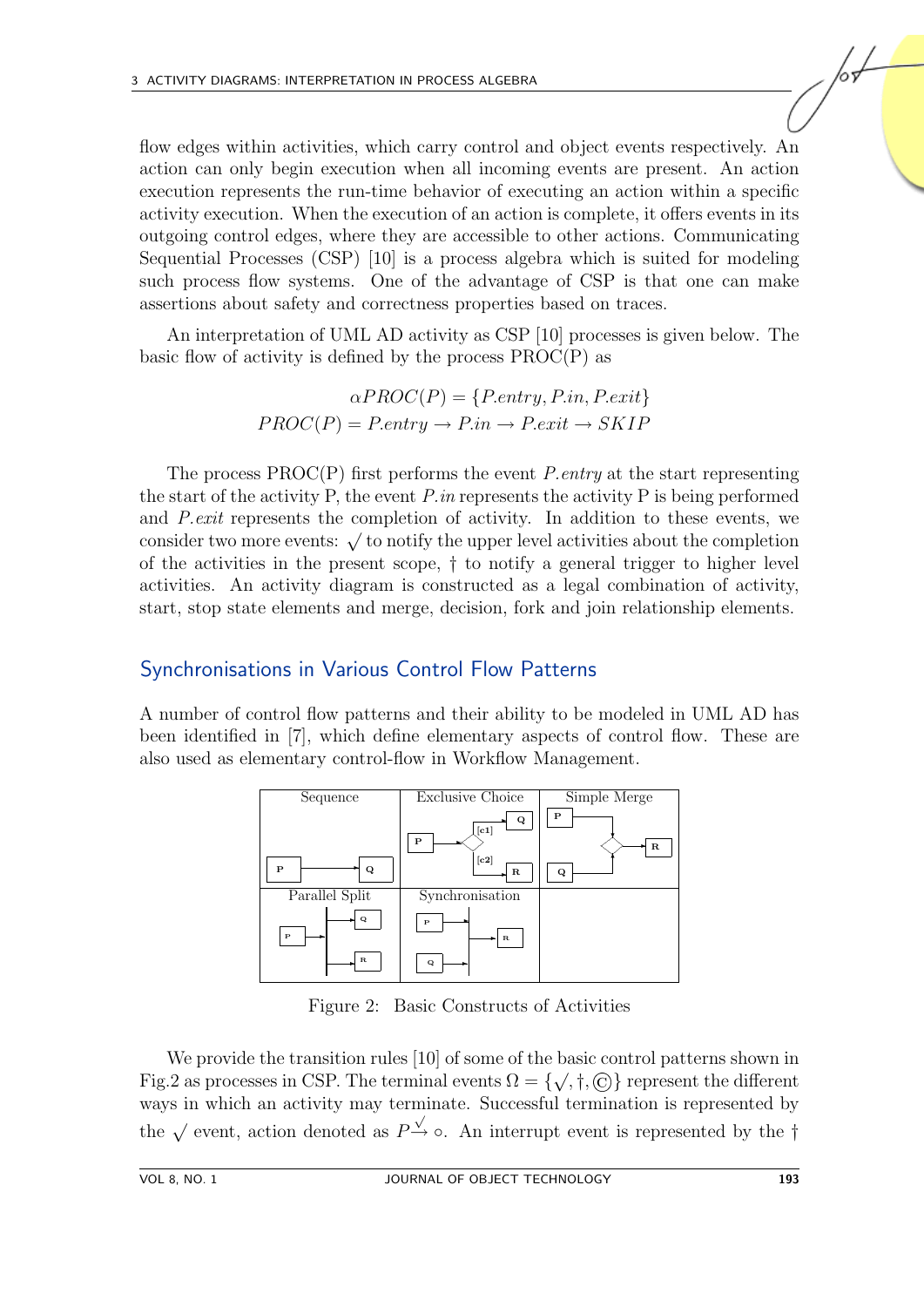event and yielding is represented by the  $\odot$  event. The interrupt and yielding events are described later.

Sequence We consider three cases Process P does not terminate

$$
\frac{P \mathop{\rightarrow}^{\alpha} P'}{P;\; Q \mathop{\rightarrow}^{\alpha} P';\; Q} \alpha \in \Sigma
$$

Process P terminates normally

ю,

$$
\frac{P \xrightarrow{\sqrt{}} 0 \wedge Q \xrightarrow{\alpha} Q'}{P; \ Q \xrightarrow{\alpha} Q'} \alpha \in \Sigma \cup \Omega
$$

Process P Terminates abnormally

$$
\frac{P \xrightarrow{\omega} 0}{P; \ Q \xrightarrow{\omega} 0} \omega \in (\Omega - \{\sqrt{\})
$$

Exclusive Choice Condition  $c_1 \subset \alpha$ 

$$
\frac{P \xrightarrow{\sqrt{}} 0 \wedge Q \xrightarrow{\alpha} Q'}{P; \ Q\square R \xrightarrow{\alpha} Q'} \alpha \in \Sigma
$$

Condition  $c_2 \subset \alpha$ 

$$
\frac{P \xrightarrow{\sqrt{}} 0 \wedge R \xrightarrow{\alpha} R'}{P; \ Q \Box R \xrightarrow{\alpha} R'} \alpha \in \Sigma
$$

Parallel Split

$$
P; Q \parallel R
$$

$$
\frac{P \xrightarrow{\sqrt{}} 0 \wedge Q \xrightarrow{\alpha} Q' \wedge R \xrightarrow{\alpha} R}{P; Q \parallel R \xrightarrow{\alpha} Q' \parallel R} \alpha \in \alpha Q
$$
  

$$
\frac{P \xrightarrow{\sqrt{}} 0 \wedge Q \xrightarrow{\alpha} Q \wedge R \xrightarrow{\alpha} R'}{P; Q \parallel R \xrightarrow{\alpha} Q \parallel R'} \alpha \in \alpha R
$$

The rules for simple merge and synchronization are expressed in terms of the above rules.

Simple Merge

 $P \Box Q$ ;  $R \equiv (P; R) \Box (Q; R)$ 

Synchronization

 $P \parallel Q; R$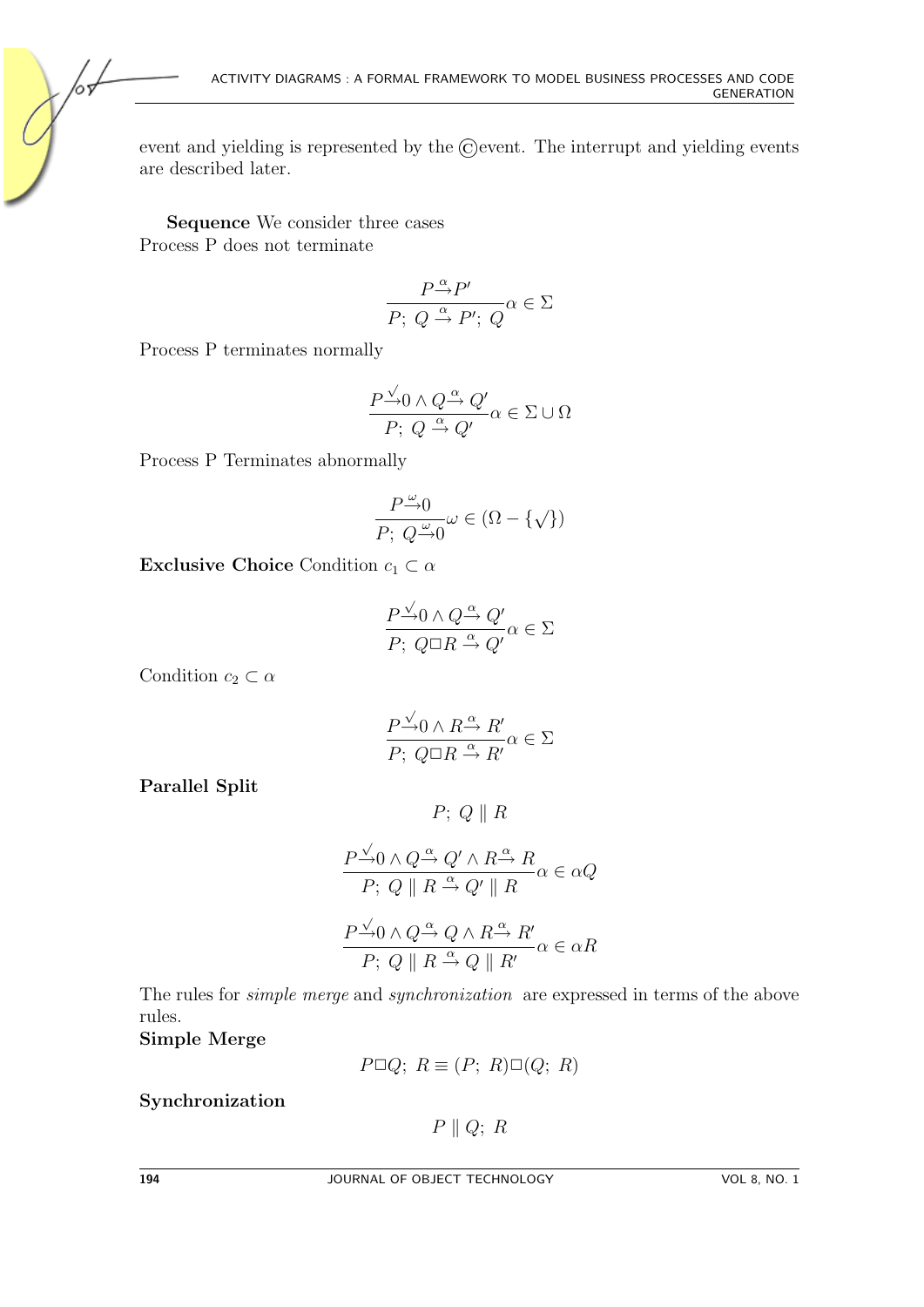

<span id="page-6-0"></span>Figure 3: Activity with Exception Handlers

#### Handling Interrupts

Although not shown in [\[6\]](#page-27-3), it is possible to break the flow in an activity diagram by an asynchronous interrupt event. If activities are sequential, the exception causes an immediate transfer of the flow of control. An interrupt handler may be used to catch interrupts: in  $P \Delta Q$ , an interrupt caused in P triggers execution of the handler Q. It follows that a trace of  $(P \Delta Q)$  is just a trace of P up to an arbitrary point when the interrupt occurs, followed by any trace of Q.

$$
\alpha(P \triangle Q) = \alpha P \cup \alpha Q
$$
  

$$
traces[\![P \triangle Q]\!] = \{s \frown \langle \dagger \rangle \frown t \mid s \in traces[\![P]\!] \cap \Sigma^* \land t \in traces[\![Q]\!]\}
$$

The control flows to interrupt handler from the first process which is caused by the † event as shown below:

$$
\frac{P \xrightarrow{\alpha} P'}{P \bigtriangleup Q \xrightarrow{\alpha} P' \bigtriangleup Q} \alpha \in \Sigma
$$
\n
$$
\frac{P \xrightarrow{\dagger} 0 \wedge Q \xrightarrow{\alpha} Q'}{P \bigtriangleup Q \xrightarrow{\alpha} Q'} \alpha \in \Sigma \cup \Omega
$$
\n
$$
\frac{P \xrightarrow{\omega} 0}{P \bigtriangleup Q \xrightarrow{\omega} 0} w \in (\Omega - \{\dagger\})
$$

Fig. [3,](#page-6-0) shows how exceptions can be raised in activities and in CSP and it can be written as ProcessOrder  $\triangle$  CancelOrder. If interrupts could be nested i.e if  $P \triangle Q$ could be interrupted and R is the handler then it could be specified as  $(P \Delta Q) \Delta R$ . Generating an interrupt inside the activity diagram to interrupt other activities is shown by a special process called THROW which generates the interrupt event † and terminates. On occurrence of the interrupt event control flow in the activity represented by process P will be transferred to Q. In case the interruption is caused by an external event (†) (not inside P) it is denoted as

$$
\dagger \not\in \alpha PP \bigtriangleup_{\dagger} Q = (P \bigtriangleup (\dagger \rightarrow Q))
$$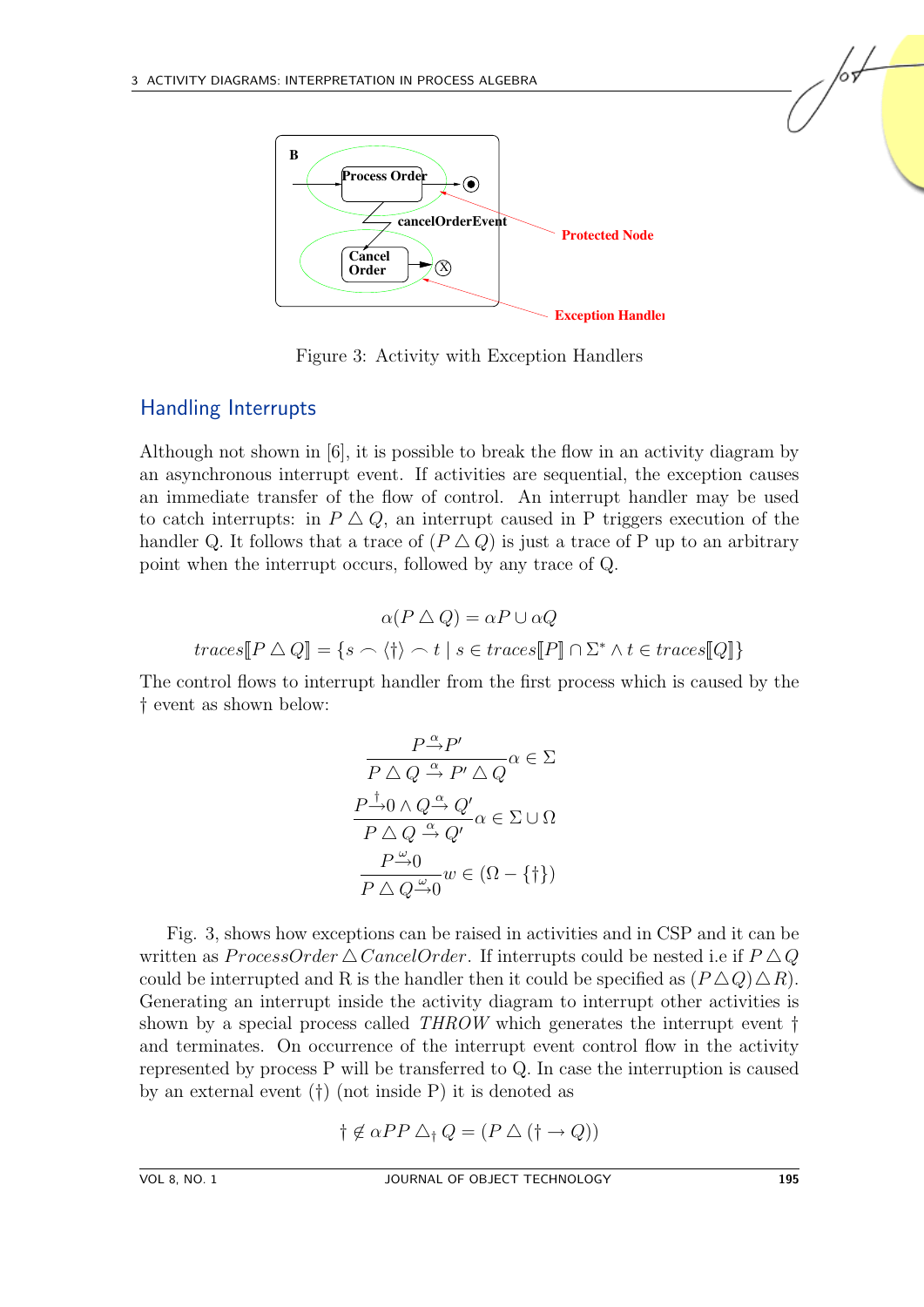

<span id="page-7-1"></span>Figure 4: Activity with Yielding Points

An activity, which is ready to yield to an interrupt is to be indicated by local checkpoint where the state of the process is known and can be restarted. The behaviour of such activities is similar to check-pointed transaction. A local snapshot of the activity as shown in fig. [4](#page-7-1) is taken through the primitive YIELD operator. These are the points where the local state of the activity is completely known. For example, P YIELD Q is willing to yield to an interrupt in between the execution of P and Q but not during P or Q. This is similar to the Hoare's restart with checkpoint operator [\[11\]](#page-27-10). The transition rules are specified as

$$
\cfrac{P \xrightarrow{\alpha} P'}{P \text{ YIELD } Q \xrightarrow{\alpha} P' \text{ YIELD } Q} \alpha \in \Sigma
$$
\n
$$
\cfrac{P \text{ YIELD } Q \xrightarrow{\dagger} Q \text{ YIELD } Q}{P \text{ YIELD } Q \xrightarrow{\bigcirc} P \text{ YIELD } Q}
$$

The effects of terminal events on the special processes (0 is the Null process) and their composition are defined below

> SKIP √  $\rightarrow 0$  $THROW \rightarrow 0$  $THROW$ ;  $P = THROW$  $THROW \triangle P = P$

## <span id="page-7-0"></span>4 SYNCHRONOUS FRAMEWORK FOR ACTIVITY DIAGRAMS

In this section, we provide an implementation [\[27\]](#page-28-0) of the activity diagrams defined above in a synchronous framework. Synchronous framework is based on the perfect synchrony hypothesis: the system reacts instantaneously to events producing outputs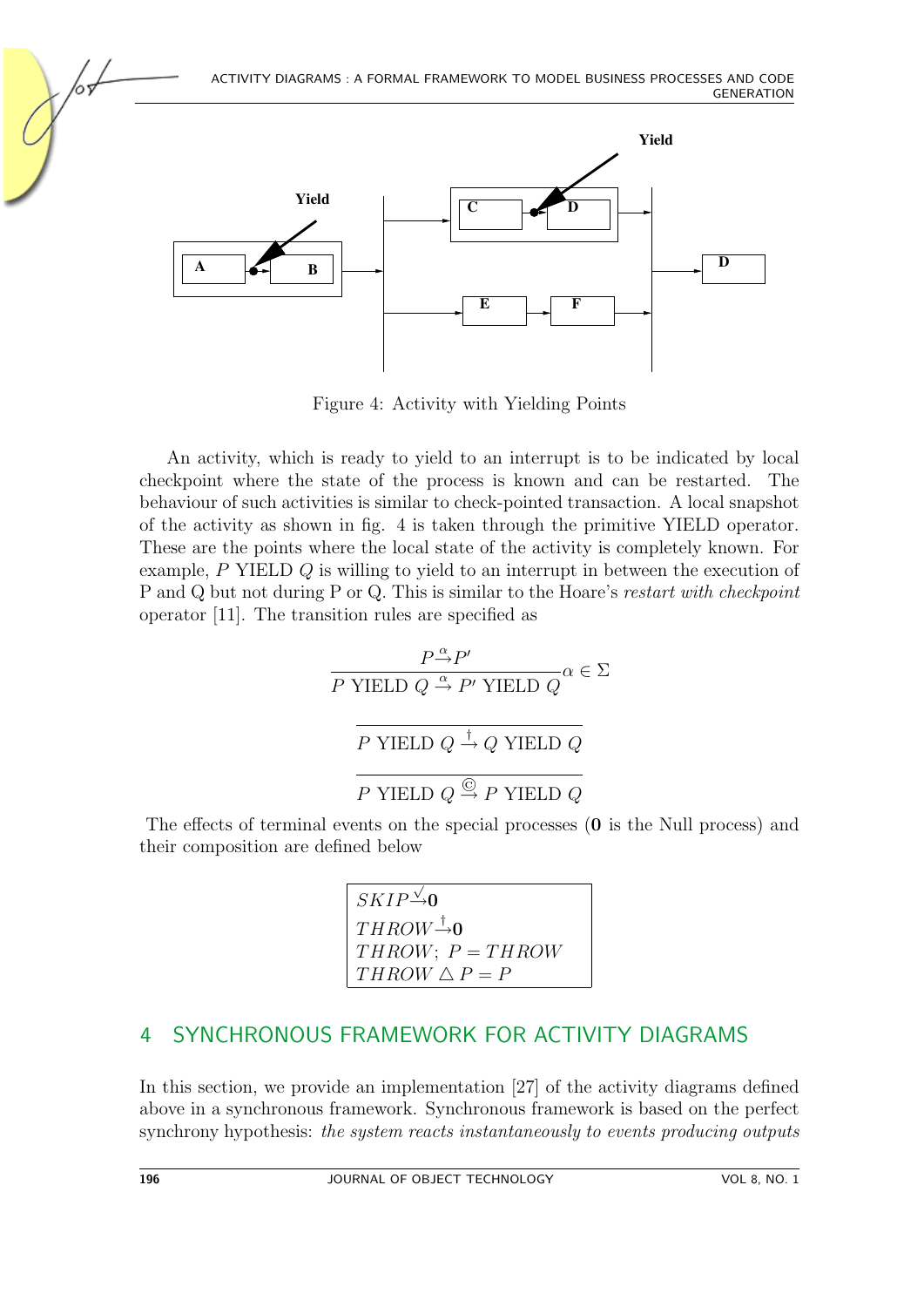along with the input compiling away the control commands. Synchronous languages are based on this hypothesis and model reactive systems effectively and have a sound and complete semantics. One of the distinct advantages of using synchronous languages for specifying reactive systems is that the description of the system analyzed or validated is very close to implementation. One of the oldest languages in the family of synchronous languages Esterel has good developmental facilities such as efficient code generating compilers, verifiers etc. For these reasons, we have chosen Esterel as the underlying language for description of activity diagrams. A brief characteristics of Esterel is given in Appendix. The synchronous model for the Activity Diagrams is represented as a collection of transformation rules for each construct of the Activity Diagrams. In this paper, we are concerned with the Intermediate Level of Activity Diagrams that include control and data flow and decisions. A basic ActivityNode is modeled by an Esterel module named after the node. The invocation of the activity is modeled by instantiating the module using the run module construct.

A basic ActivityNode can invoke an asynchronous task which can handle system specific functions and can be modeled by an Esterel task statement such as exec taskA ()() return ExitA, where taskA is the external process performing the actual action written in the host language. The completion of the task is signaled by emitting the signal ExitA referred as a return signal. A return signal cannot be internally emitted by the program. In our model we ignore the external action for the purpose of simplicity.

Each activity node has the following set of signals associated with it.

- EntryS is the signal emitted when a particular activity node is entered.
- InS is the signal emitted when an action in a particular activity node is being performed.
- ExitS is the signal emitted when a particular activity node is completed.

We also assume that there is a root activity node which contains and controls the sequencing of the activity nodes through the activity edges. In the example shown in Fig. [5](#page-9-0) the module simpleActivity performs the task of passing control tokens from the activity sendPayment to the activity receivePayment. The activity node simpleActivity is the root activity controlling the activities sendPayment and receivePayment. The activities sendPayment, receivePayment and simpleActivity in the above example, can be interpreted through the Esterel fragments shown in the Fig[.5.](#page-9-0)

#### Merge Node:

A merge node (cf. Fig. [6\)](#page-10-0) is a control node that brings together multiple alternate flows. It is not used to synchronize concurrent flows but to accept one among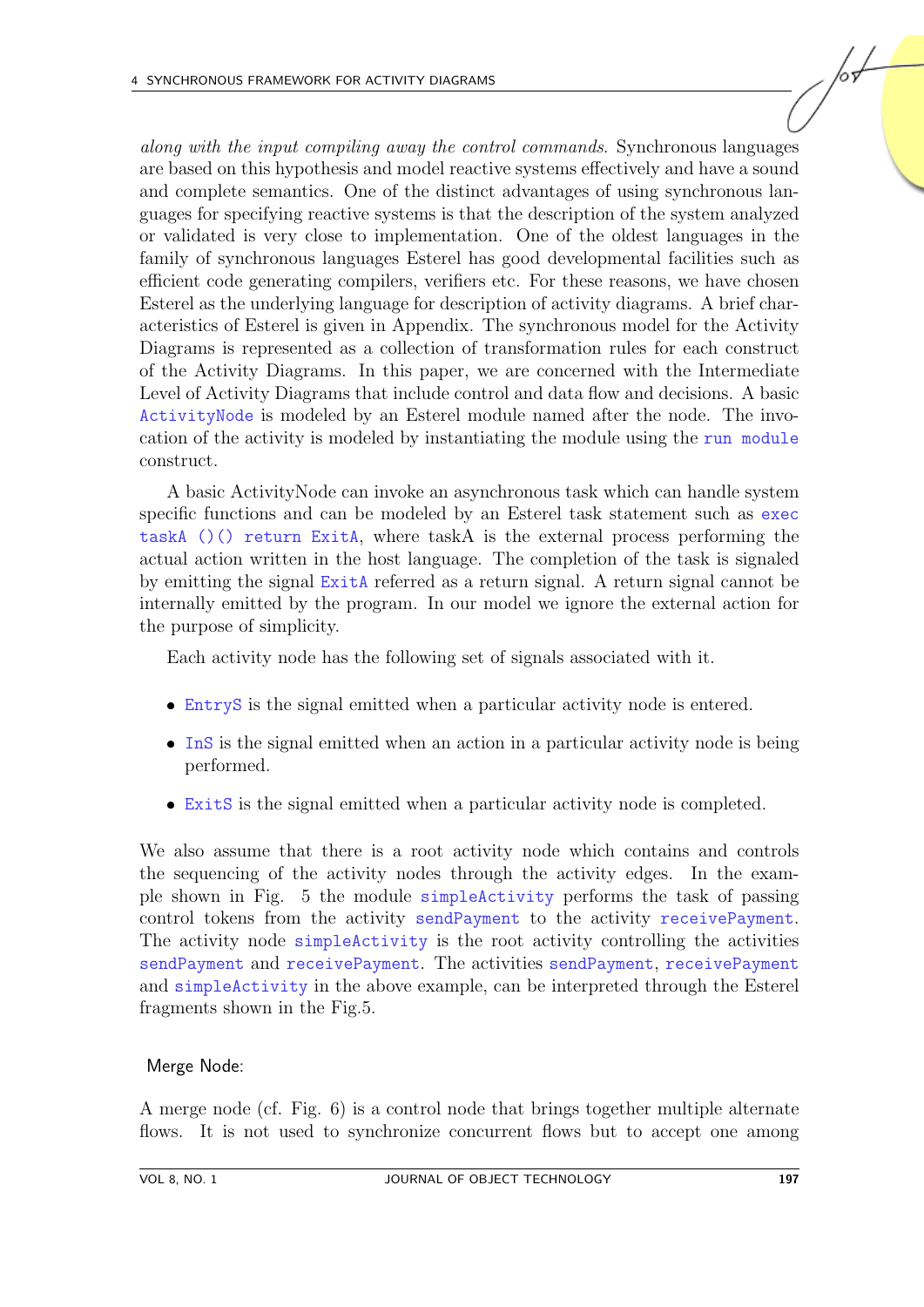

<span id="page-9-0"></span>Figure 5: Simple node

alternate flows. It has multiple incoming edges and a single outgoing edge. It can be described as follows

```
module mergeNode
   run A\% the module A implements activity A
    ||
   run B% the module B implements activity B
    ||
   await ExitA ;
   run C% The module C implements activity C
    ||
   await ExitB
   run C% The module C implements activity C
end module
```
Here the activities A and B are started concurrently, but whichever activity completes earlier, starts the activity C. If activity A and B completes together, then two instances of C would be running at the same time. This interpretation is in line with recent OMG document [\[1\]](#page-26-0).

#### Decision Node:

A decision node (cf. Fig. [7\)](#page-10-1) is a control node that chooses between the outgoing flows. It has one incoming edge and multiple outgoing edges. It can be described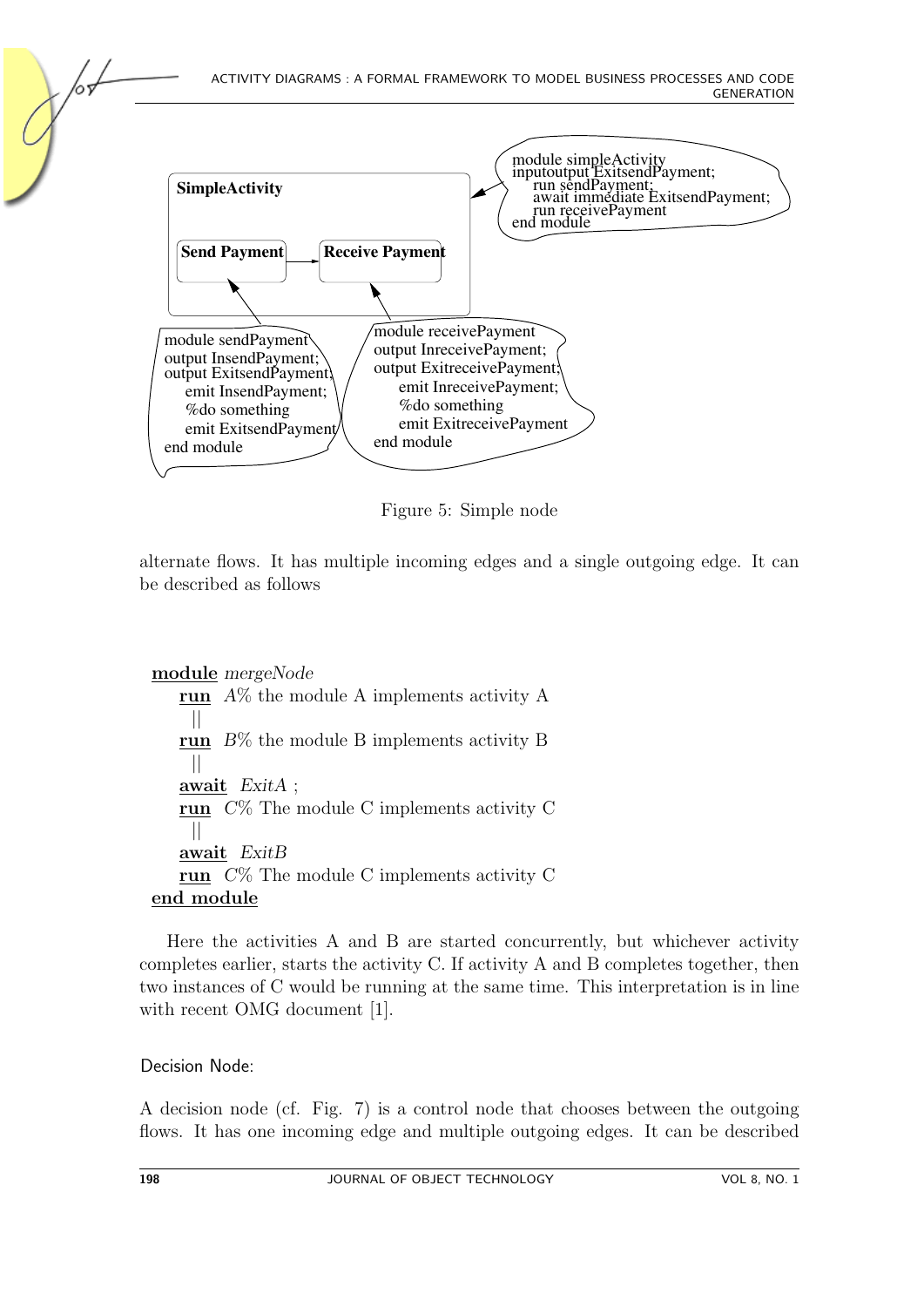



<span id="page-10-0"></span>Figure 6: Merge Node

<span id="page-10-1"></span>

by the following Esterel fragment.

module decisionNode var e in run  $A$ ; if  $e = u$ run  $B$ ; % e is the guard which if has value u then run B else if  $e = v$ run  $C$ ; % e is the guard which if has value v then run C end end end module

Here after the activity A completes, the control passes to activity B or C depending on the guard condition e being equal to u or v respectively.

Fork Join Node:

A forkJoin node (cf. Fig. [8\)](#page-11-0) is a control node that splits a flow into multiple concurrent flows. It has one incoming edge and multiple outgoing edges. Tokens arriving at a fork node are duplicated across the outgoing edges. Tokens offered by the incoming edge are all offered to the outgoing edges.

The forking and joining of activities can be described by the following Esterel fragment.

module forkJoinNode run  $A\%$  run activity A [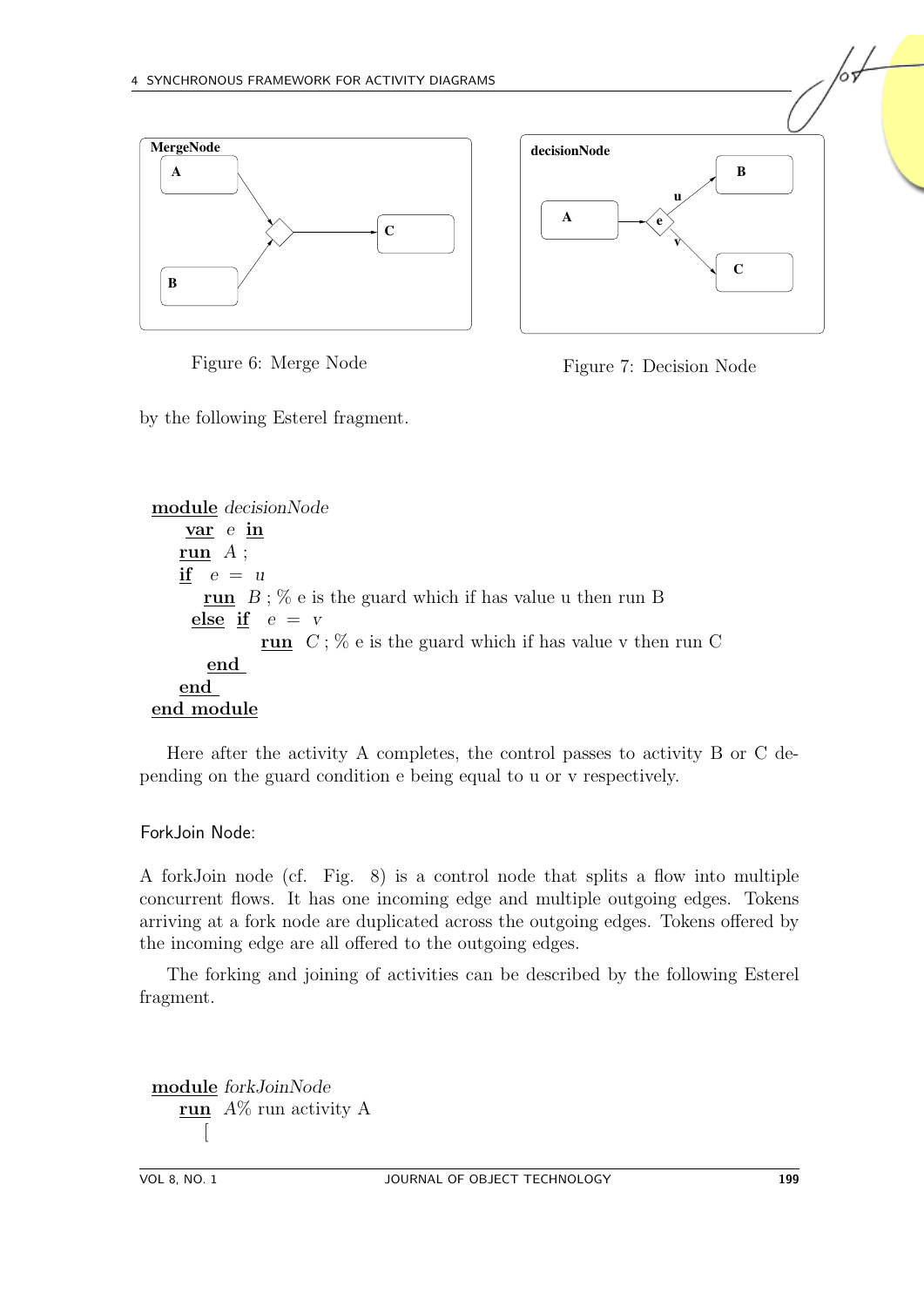



<span id="page-11-1"></span>Figure 9: Reentrant Node

<span id="page-11-0"></span>Figure 8: Fork Join Node

run  $B\%$  run activity B || run  $C\%$  run activity C ] run  $D\%$  run activity D end module

Here after the activity A completes the activities B and C are started concurrently. Once both of B and C are complete, D is started. If concurrent activities are not modeled carefully this may lead to problem. Let us consider the case as shown in the Fig. [9.](#page-11-1) Here completion of A forks A once again with B. Thus, a possible run of the system is  $A \to AB \to ABB \to \cdots$ . That is there can be an infinite incarnation of B. This causes problem with verification because of unboundedness of states.

If we need to consider finite number of instances, we can use the parallel construct in Esterel to specify a finite number of concurrent activities. This is an advantage of the model, where one can specify the number of instances of the same activity which could be forked simultaneously. This closely maps to Workflow Management Systems, where one would specify the maximum number of such concurrent instances of an activity. The Esterel model of the activity diagram shown in Fig. [9](#page-11-1) is shown below. The module R is the coordinating module for A and B. In this model we assume that there could be at most two instances of activity B as shown by the two modules named B1 and B2 in the code. In Fig[.9](#page-11-1) the number shown in bracket indicates the maximum possible number of instances of activity B. Here we assume calling external tasks as final activities for ActivityNodes A and B.

```
module A :
   output InA ;
   return ExitA ;
   task activityA ( ) ( ) ; \% external asynchronous task declaration
```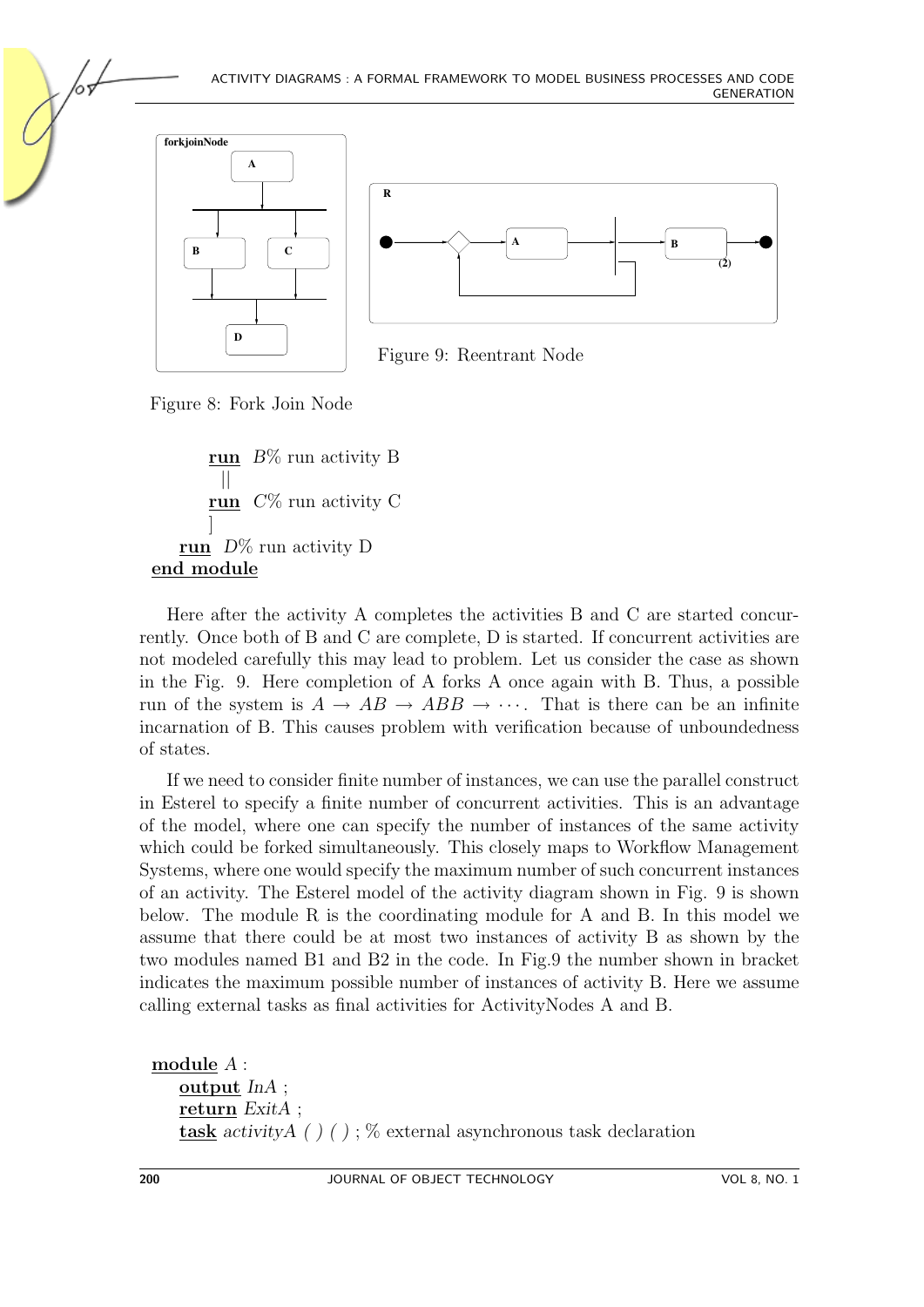```
exec activityA ( ) ( ) return ExitA\% external action
    ||
   abort
        sustain InA; \% indicates module A is active
   when ExitA
end module
module B :
   return ExitB;
   output InB ;
   task activityB ( ) ( ) ; \% external asynchronous task declaration
   exec activity \left(\begin{array}{c} 0 \end{array}\right) ( ) return ExitB% external action
    ||
   abort
        sustain InB;
   when ExitB
end module
module R :
   return ExitA,ExitB1,ExitB2 ;
   input InA, InB1,InB2 ;
   task activityA ( ) ( ) ; \% external asynchronous task
   task activityB () (); % external asynchronous task
   input start ;
   signal b1b2, free in
        loop
            await [ start or ExitA ];
            present free then [
                                   abort
                                        run A
                                   when ExitA
                 ]
            end
        end
         ||
        loop
            present \lceil not InB1 \rceil then \% First instance of B
                 \sqrt{2}await ExitA ;
                     run B1/B [ signal ExitB1/ExitB, InB1/InB ]
                 ]
               else [ present not InB2 then
                              [ % Second instance of B
                              await ExitA ;
                              emit b1b2 ;
                              run B2/B [signal ExitB2/ExitB, lnB2/lnB]
```
 $\sqrt{\frac{1}{2}}$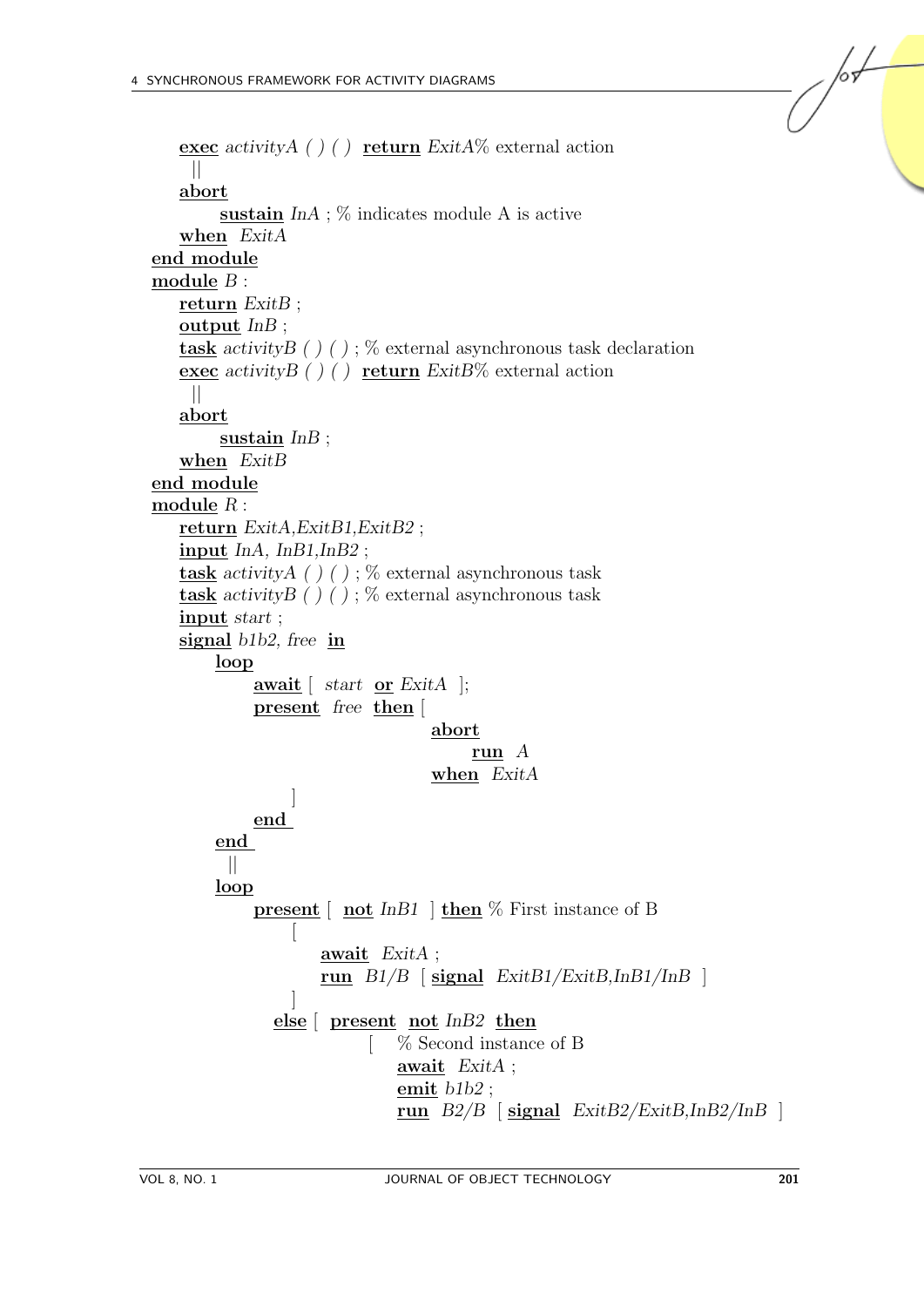

Since each run B produces a separate instance of the task associated with the activity B, several simultaneous instances of activity associated with B can exist. In this case one should specify the number of instances of such activities. The model here shows capability of running two identical activities concurrently.

#### Modeling Exception:

Fig. [10,](#page-14-0) shows the exception in an activity diagram. The node which is aborted due to the exception is called the protected node and the receiving node is the exception handler node. An exception handler is an element that specifies a body to execute in case the specified exception occurs during the execution of the protected node. In Fig. [10,](#page-14-0) Activity Node ProcessOrder is the protected node and CancelOrder is the exception handler and CancelOrderEvent is the exception input. This can be modeled in Esterel as shown below..

```
module B
   input cancelOrderEvent, ExitProcessOrder ;
   \frac{\text{trap}}{\text{I}} T in
        run ProcessOrder
          ||
        abort
              loop
                   await cancelOrderEvent ; % Watch exception event
```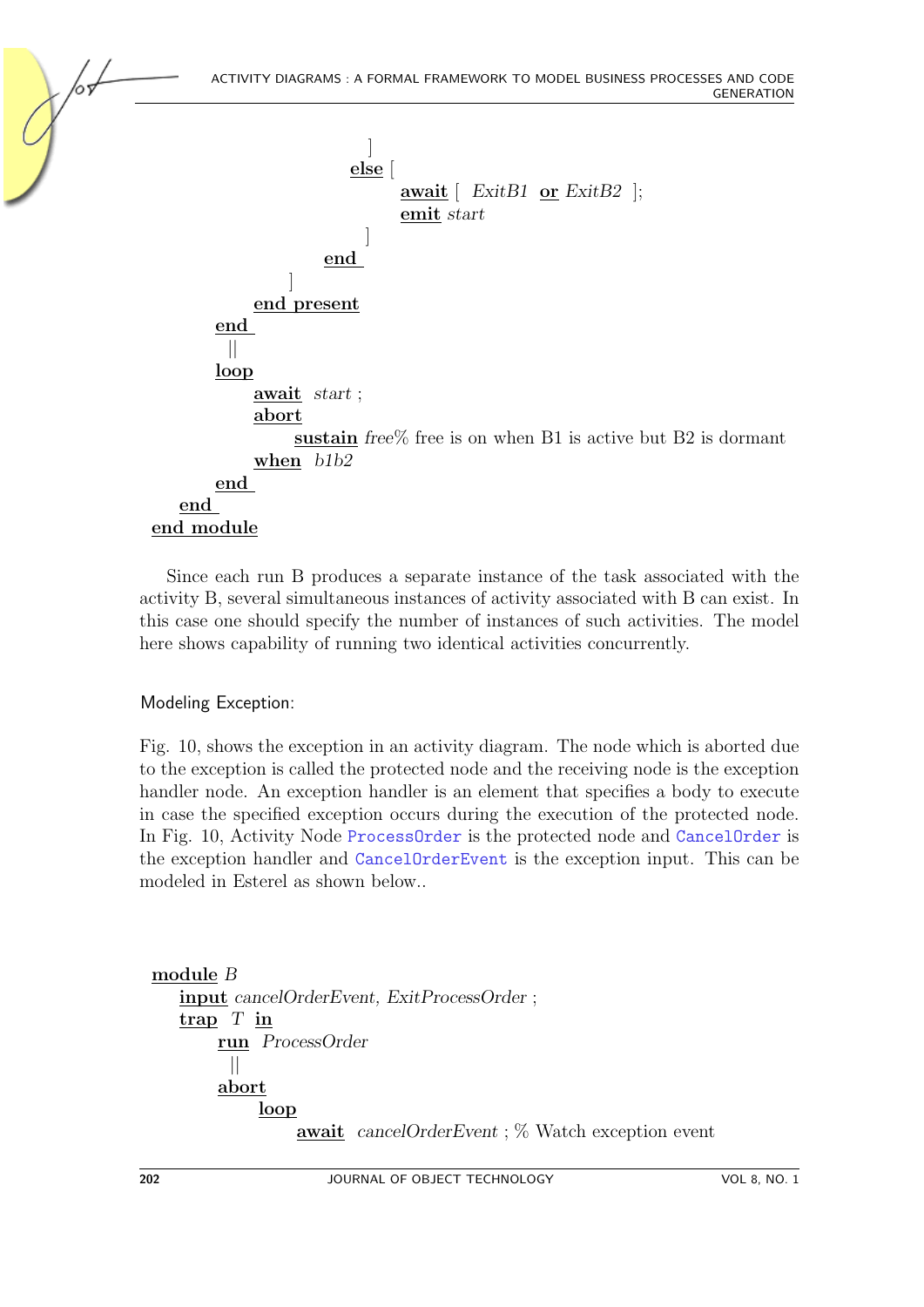

<span id="page-14-0"></span>Figure 10: Exception Node



Here the activity ProcessOrder is preempted and the the activity cancelOrder is executed on raising the exception event cancelOrderEvent.

#### Activity with Data and Nesting

In many instances one ActivityNode may need to pass a data to another ActivityNode for processing by the Activity performed at that ActivityNode. For example if P and Q are two ActivityNodes and P is required send a data X to Q as shown in Fig[.11](#page-15-0) then this can be modeled using the mechanism shown below. The ExitS signal emitted by the activity node S is used for synchronizing the fact that the data token is available at the end of activity P.

```
module main
inputoutput X:type % X is the data which is passed between activities
    run P(X)await immediate exitP
    run Q(X)end module
module P
output X:type
...
```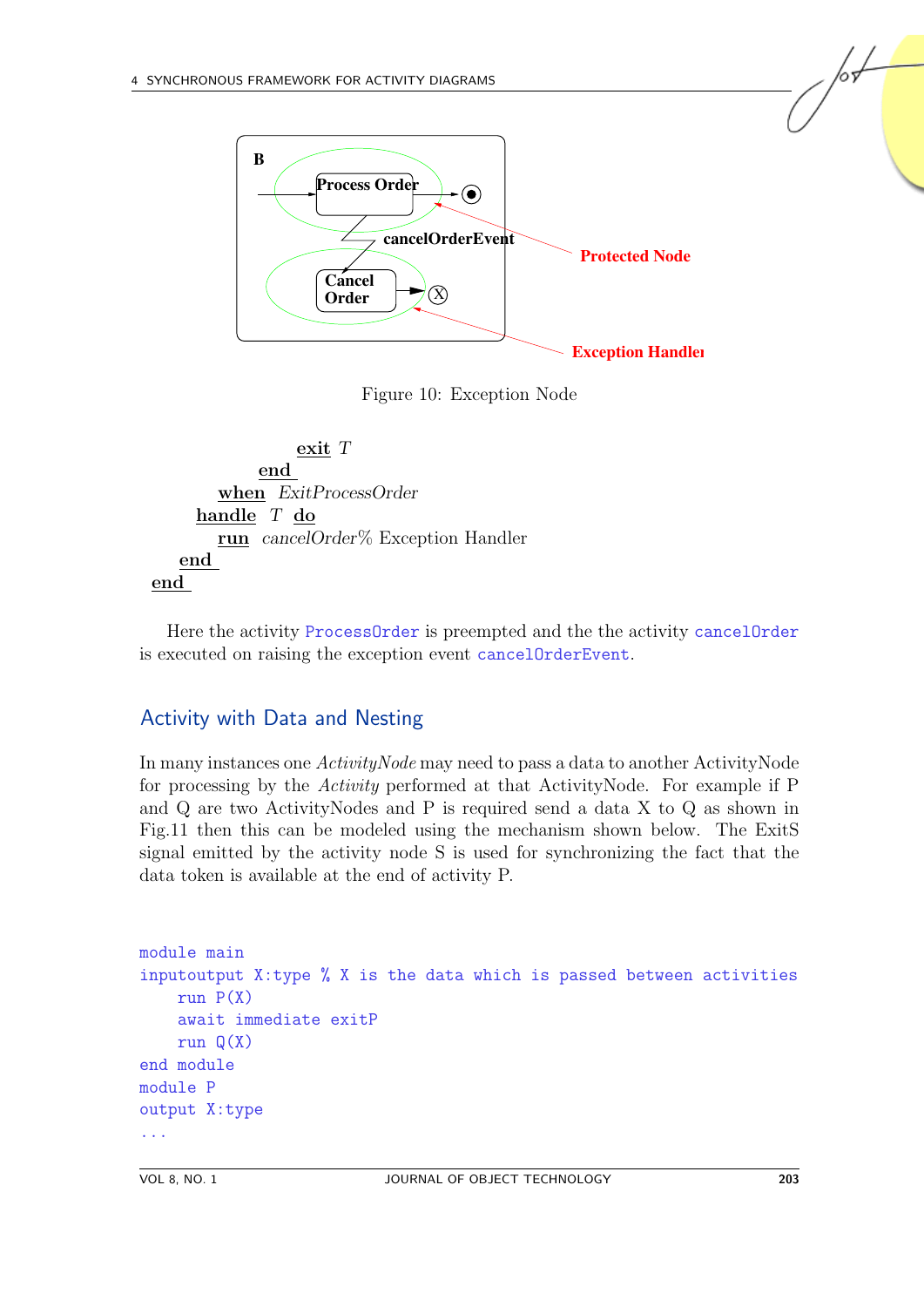<span id="page-15-1"></span><span id="page-15-0"></span>

In our model, Activity Diagrams with nested call can be modeled naturally. Let us assume that one activity Y is nested in another activity X as a call Y action in the activity Node C of X shown in Fig. [12.](#page-15-1) This can be modeled by using the run Y construct of Esterel. The following Esterel fragment describes the nested call of the Fig[.12.](#page-15-1)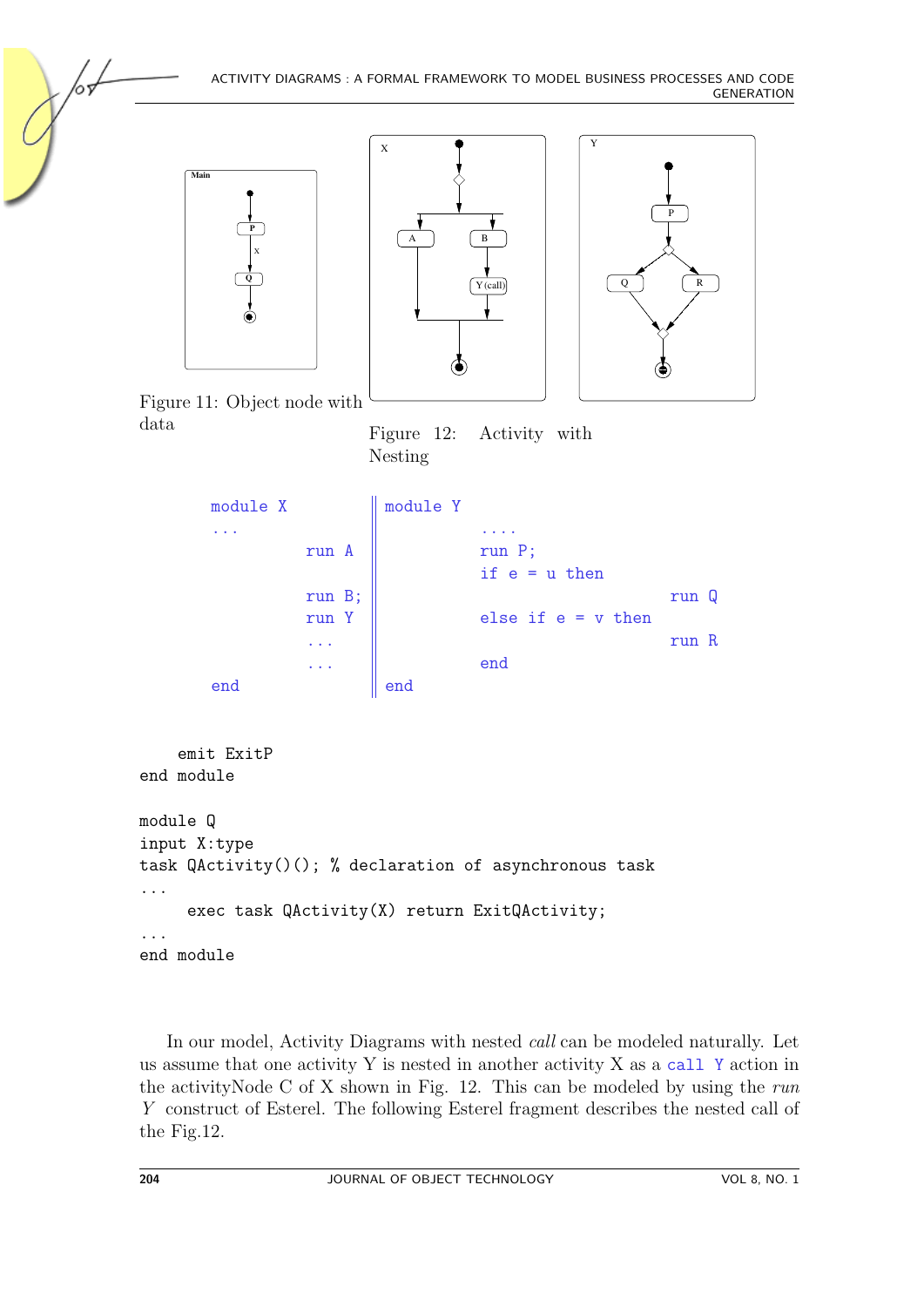### Communication in Activity Diagrams

The notion of communication between two Activity Diagrams can be nicely modeled in the Communicating Reactive Processes (CRP) [\[18\]](#page-28-10) framework. The CRP model consists of network  $M1M2..Mn$  of Esterel modules, each having its own inputs and outputs and its own notion of instants. The network is asynchronous and the nodes communicate though synchronous channels. In this model, each  $M_i$  is an Activity Diagram each of which evolve locally with its own input and output and mutually independent notions of time [\[18\]](#page-28-10). Signals may be sent or received in activity diagrams through channels and is denoted by the common send and receive nodes. As an implementation model, one can think of an asynchronous layer (task) that handles rendezvous by providing the link between the asynchronous network events and node reactive events. The shared task can be called as channel. Fig. [13,](#page-17-0) shows a simple example of an activity diagram showing two component activities PrintServer and PrintClient communicating data (as files) through a channel. The CRP code for the same is shown below.

#### module PrintServer input channel printq from PrintClient : FILE % CRP channel ...... receive(printq,file) % send data file to printq ..... end module module PrintClient output channel printq from PrintServer :FILE % CRP channel ... send(printq,file) % receive data file from printq .... end module

The send and receive [\[17\]](#page-28-11) are communication primitives realizing the communication rendezvous between two locally synchronous programs. The primitive send blocks until sending data on the named channel succeeds and the primitive receive blocks until a communication succeeds on the named channel and the value assigned to the variable.

## <span id="page-16-0"></span>5 SIMULATION AND CODE GENERATION

Above we have shown how activity diagrams can be transformed into Esterel model. We are augmenting our previous work [\[16\]](#page-27-11) to translate them automatically. The Esterel model can be simulated by using the xes interface. Xes is the simulator freely available along with the Esterel distribution. The simulator can be generated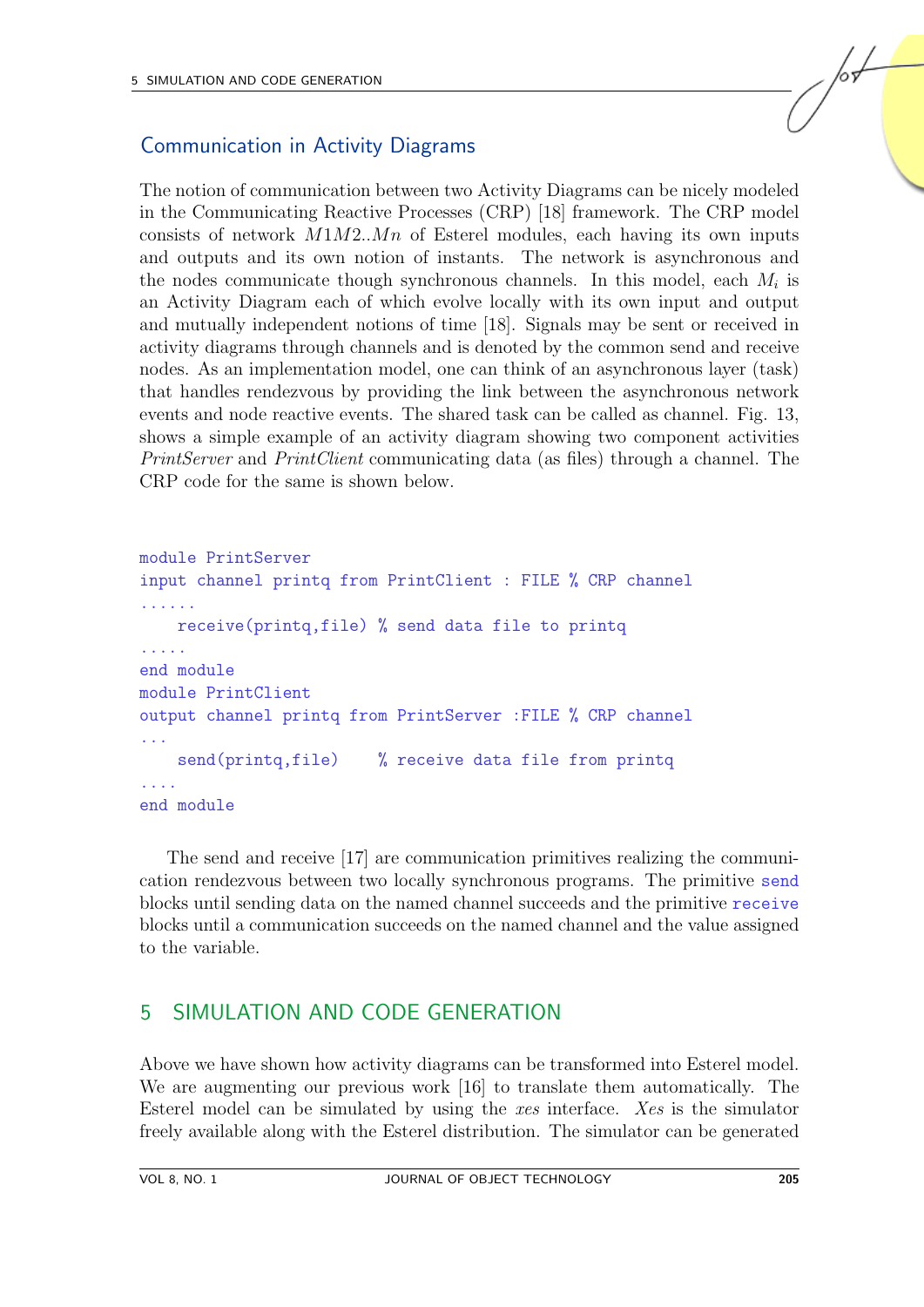by compiling the Esterel program with the xes library. The simulation gives the user a clear picture of the execution of the activity diagrams and checking conformance to requirement is easy. We are also building simulators directly in the domain of input activity diagrams whereby one can see the simulation graphically.



<span id="page-17-1"></span><span id="page-17-0"></span>Figure 13: Object node with communication

## Code Generation

There are two orthogonal levels of semantics, both indispensable: the intuitive level, where semantics must be natural and easy to understand, and the formal level, where the semantics is rigorously defined and fully non-ambiguous. Having formal semantics for the languages also makes code generators much easier to develop and verify. The translation process from Activity Diagrams to High Level Language (HLL) code like C is based upon sound proven algorithms that the Esterel code generators directly implement. By providing a formal semantics based on the synchronous paradigm and Esterel, it is easy to build correct code by construction, using Esterel-C/Java code generators. We assume Esterel-C code generator for further discussion.

For actual execution of the code , the generated code must also be linked with some extra layer of code that realizes the interface with the outside world which detects input events, read data and realizes output events and send data.If for example the module click should react to an input event, composed for example of one input tokens I1 as shown in Fig. [14.](#page-17-1) The sequence will include call to one automatically generated input C function click I I1() . This should be followed by call to the reaction function by executing the C code click(), followed by a call to output C function click O O1().

The automatic code building process is achieved using the rules described above

1. Model the flow as an activity diagram model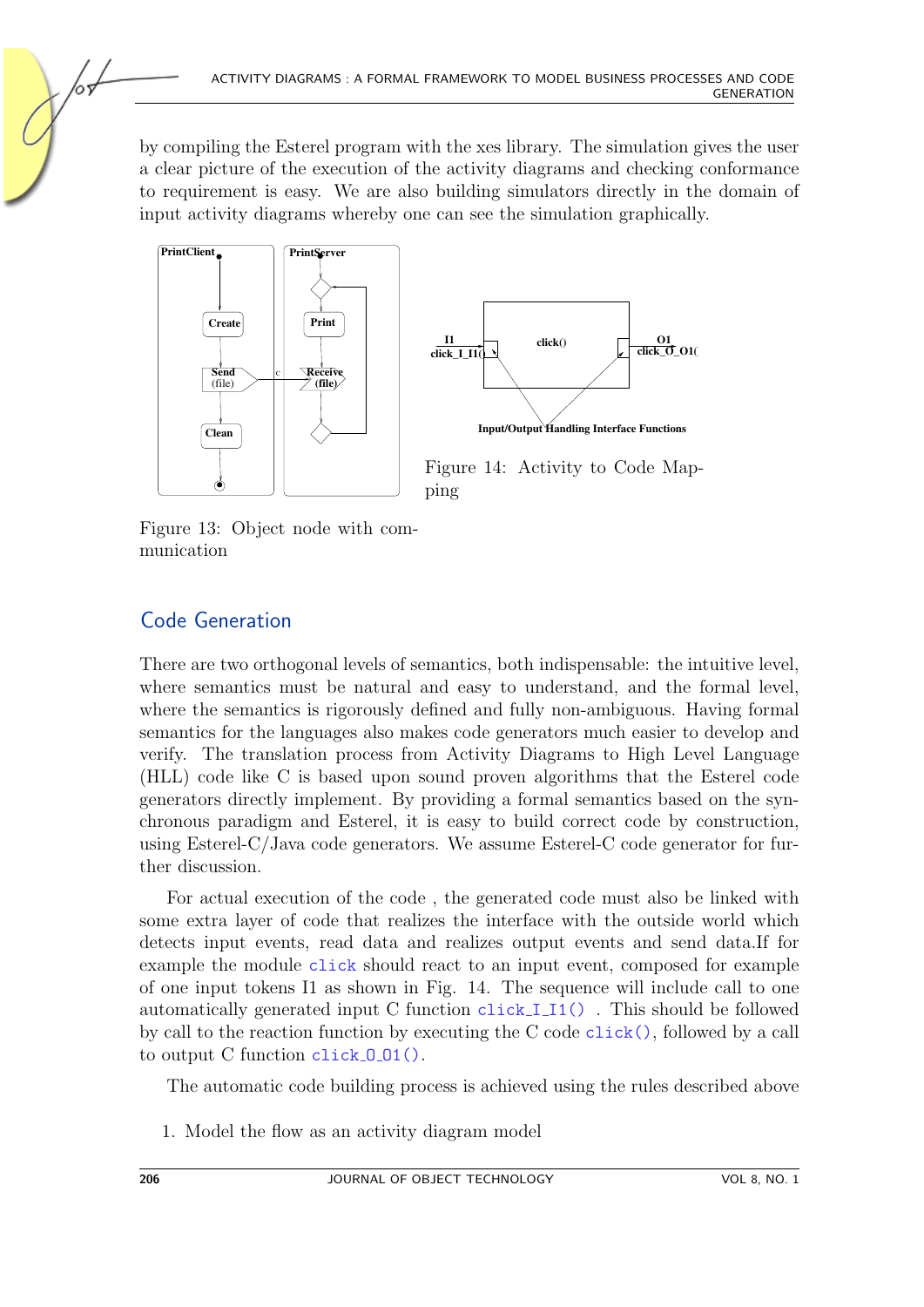- 2. Transform the model into the Esterel model following the rules as described above. These can be automated by encoding them in a model transforming algorithm similar to [\[16\]](#page-27-11).
- 3. Describe interfaces as required by the Esterel modules regarding inputs and outputs.
- 4. The activities to be performed in the software exec tasks are to be encoded in the host language and operating systems.

## <span id="page-18-0"></span>6 MODELING BUSINESS PROCESSES AS ACTIVITY DIAGRAM

Let us now consider the activity diagram shown in Fig. [15,](#page-18-1) where activity B can fail. This activity B can be a service provided by a server. Since the UML AD can only model forward flow, it is not possible to show the actions required if the service provided by this activity fails.



<span id="page-18-1"></span>Figure 15: Activity with Failure

If the activity A is not successful because of some internal exception or an external condition, we must be able to undo the partial effect of actions executed in A. Let us now consider the activities required to process an order for which the activity diagram is shown in fig [16.](#page-18-2)



<span id="page-18-2"></span>Figure 16: Order Processing

This is the classical book store problem where customers can order books over the web to the vendor. The vendor may not store all books and need some time in processing with other suppliers. However he can check the credit status of the customer with the bank. In case the activity CheckCredit reports a credit failure like CreditNotOK which should trigger the cancellation of the order, cannot be shown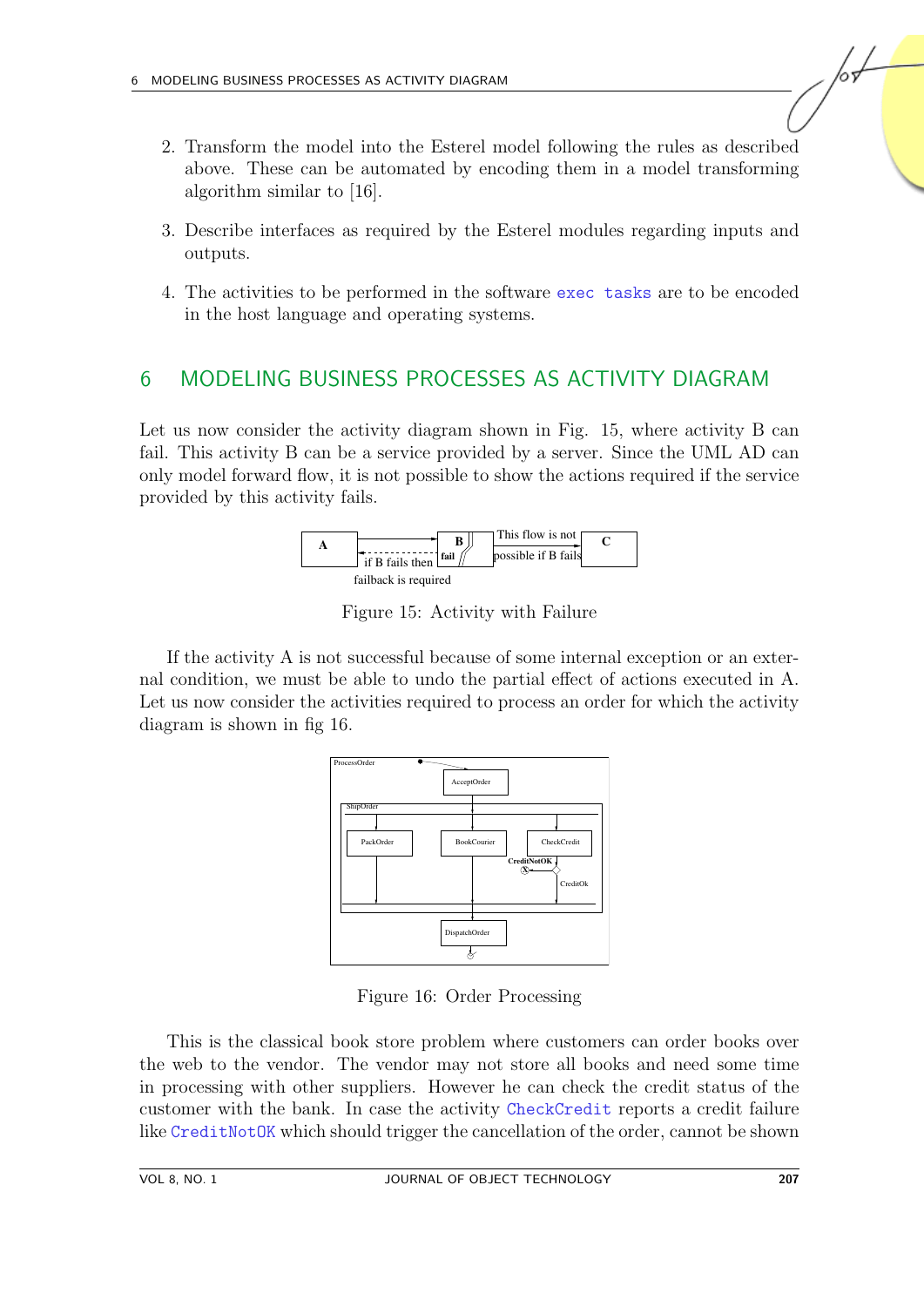

<span id="page-19-1"></span>Figure 17: Activity with Compensation

using the traditional token flow semantics of UML Activity diagrams. This is the underlying motivation of this paper.

A business process as described above typically consists of steps (each of which may be refined in substeps) and each step is called an activity. The requirements of business processes modeling are to be able to describe the process map showing the flow in the activities, description of these activities, handling exceptions and failure.

## <span id="page-19-0"></span>7 MODELING FAILURES IN ACTIVITY DIAGRAMS

We propose to extend the syntax and semantics of UML activity diagram inspired by [\[12\]](#page-27-7) and [\[15\]](#page-27-5). Here an activity is drawn as a box with two entry points and three exit points. The entries and exits are as shown in Fig[.17.](#page-19-1) The box indicates an activity which may be composed of sub-activities but the interior components and connections of the box can be ignored from the outside. The entry and exit points of a compensable activity are activated in a standard sequential ordering. The normal entry point for an activity is at the start and failure leads to an exit along the exit labeled fail, which returns control to the compensation of the previous transaction. Successful execution ends with a finish, which will start the next activity in the sequence. If a subsequent activity fails triggering a failback, so that in this activity is able to compensate. If an activity detects that it can neither compensate nor succeed, it will allow the control to pass on the throw exit, which needs to be handled at the higher level as shown in Fig[.18.](#page-20-0) After compensation, the activity exits by the failure arrow as before. In this sense, the compensable activities has a three way token flow.

For example, consider a simple activity whose input is X and which computes an output data Y such that  $Y = X + X$ . The compensating activity must be able to compute X such that  $X = Y/2$ . The action of compensation is to save a local snapshot of local state (values of variables) before change and restore it when required to compensate. This is the technique used in traditional transaction processing systems. The post condition of an activity at the finish edge must entail the precondition at the failback edge.  $Post_{finish} \Rightarrow Pre_{failback}$ . Similarly  $Pre_{start} \Rightarrow$  $Post_{fail}.$ 

65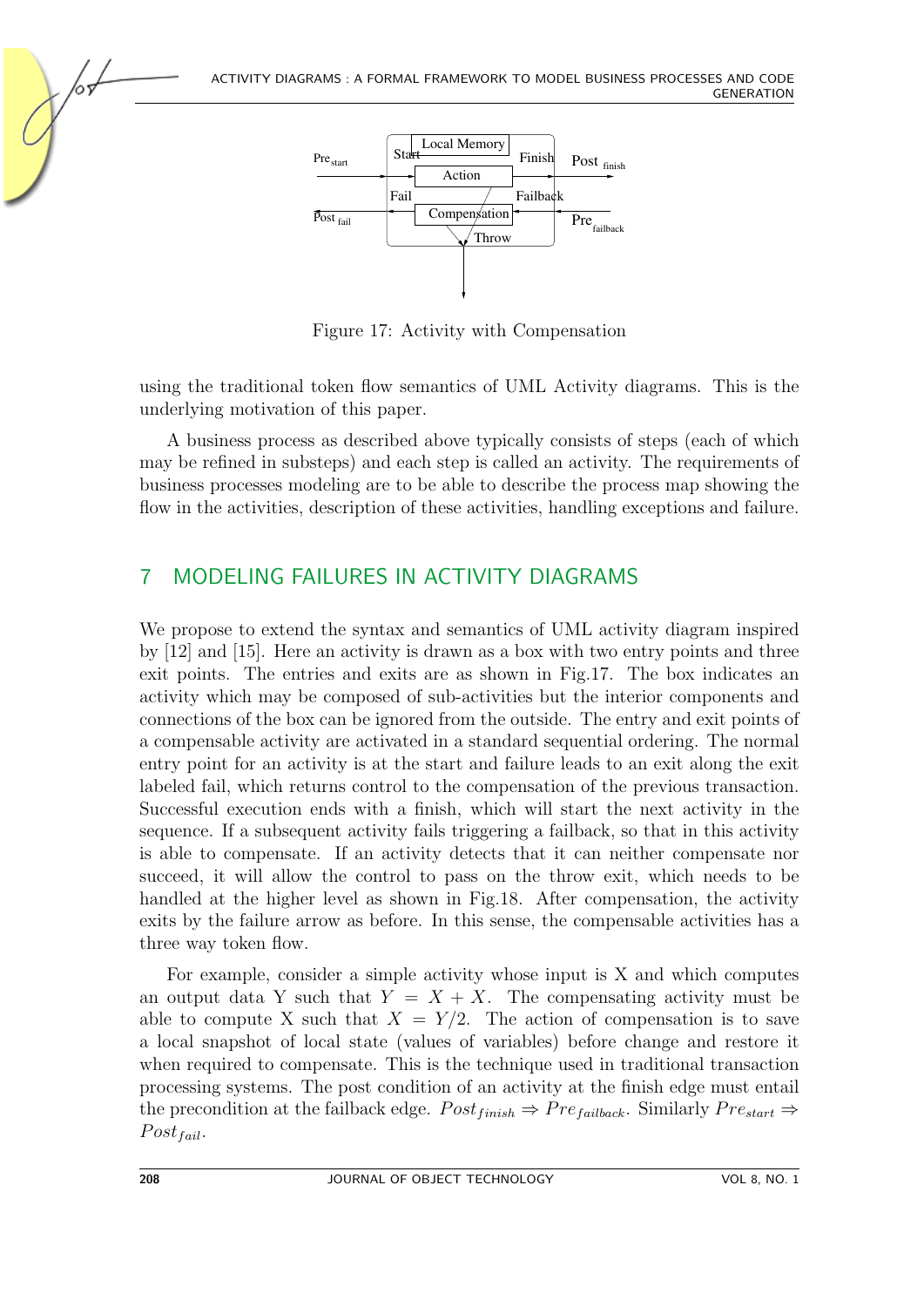

<span id="page-20-0"></span>Figure 18: Composition of Compensating Activities

This is similar to what is supported at procedural level in BPEL4WS where the compensation handler can be invoked by using the compensate activity.

```
<compensationHandler>
activity
</compensationHandler>
<compensate scope=''ncname'' ? attributes>
standard block
</compensate>
```
The advantage of graphical notation like Activity Diagram is that it would be easier to capture the choreography in a graphical formalism than in a imperative language like BPEL.

#### Semantics of Activity Diagrams with Failures in Enriched CSP Framework

In order to support failed activities, we use compensation operators [\[15\]](#page-27-5) and the Activities are classified into standard and compensable activities. A compensable activity has associated compensation actions which are invoked in case of a failure in the forward activities. A compensable activity consists of a forward behaviour and a compensation behaviour. In the case of an exception, activities will be executed to compensate the forward behaviour. The basic way of constructing a compensable activity is through the compensation primitive  $P \div \overline{P}$ , where P is the forward activity and  $\overline{P}$  is its associated compensation.  $\overline{P}$  should be designed to compensate for the effect of P and may be run after P has completed. The parallel and sequential composition operators for compensable processes are designed in such a way that ensures that after the failure of an forward activity the necessary activities are performed in an appropriate order to compensate the effect of already performed actions. Sequential composition of compensable processes is defined so that the compensations for all performed actions will be in the reverse order to their original sequence.

The compensation enabled activity  $PP = P \div \overline{P}$  is composed of two standard processes. The first one is called forward process which is executed during normal execution and the second one is called the compensation of the forward process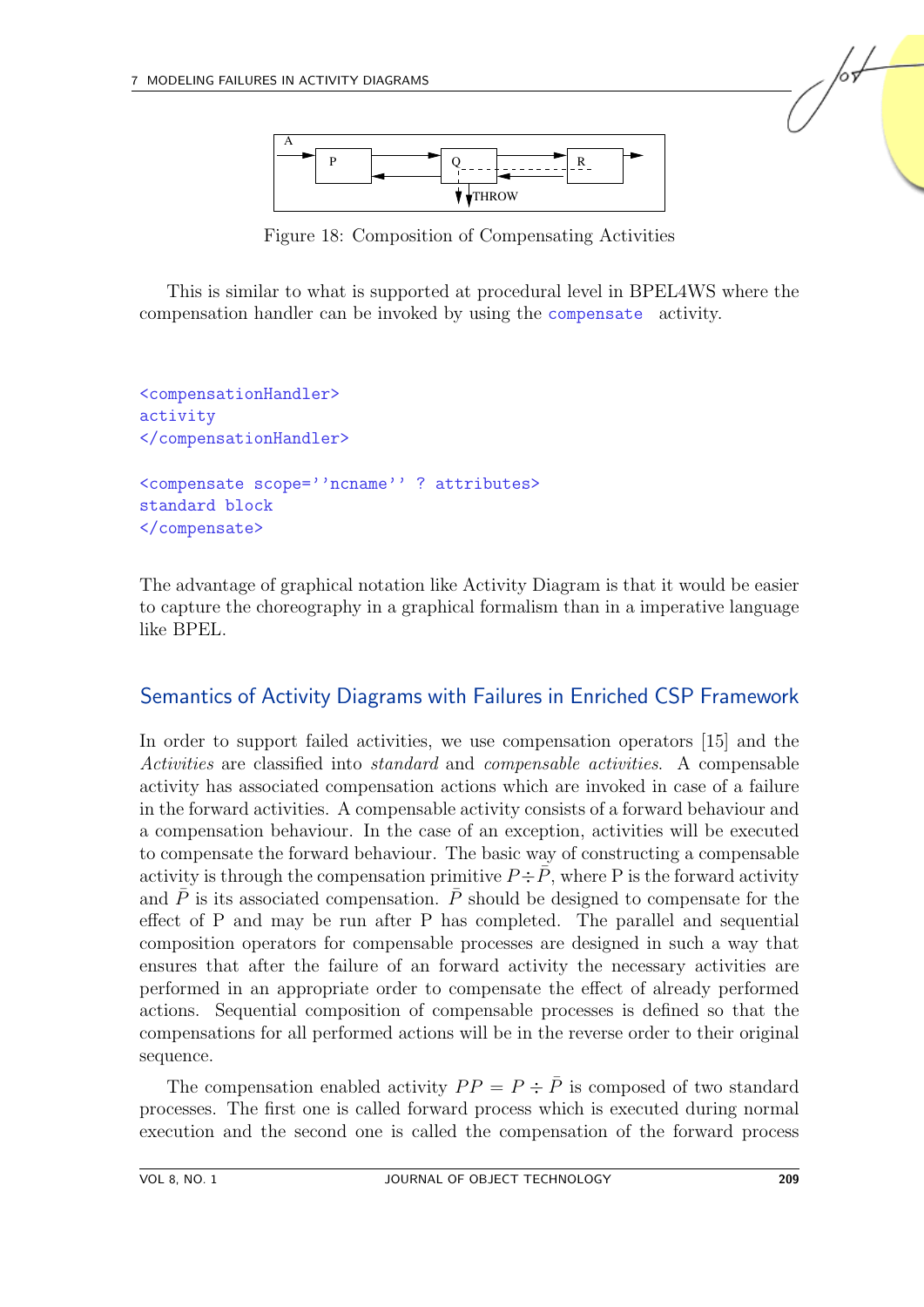which is stored for future use when it is required for compensation:

$$
\frac{P \stackrel{\alpha}{\rightarrow} P'}{P \div \bar{P} \stackrel{\alpha}{\rightarrow} P' \div \bar{P}} \alpha \in \Sigma
$$

If the forward activity terminates normally then the complete activity terminates with  $\overline{P}$  a the result compensation. This is to say that the at the end of successful termination of present activity, the compensating activity  $\bar{P}$  is installed.

$$
\frac{P \xrightarrow{\sqrt{}} 0}{P \div \bar{P} \xrightarrow{\sqrt{}} \bar{P}}
$$

If any forward activity terminates abnormally, then so does the complete activity, resulting in an empty compensation activity

$$
\frac{P\mathop{\rightarrow}\limits^{\omega}0}{P\div\bar{P}\mathop{\rightarrow}\limits^{\omega}SKIP}w\in\{\dagger,\bigcirc\}
$$

A standard activity can be transformed into a compensable activity by adding to it an activity, which actually does nothing (SKIP). We use P,Q to identify standard activities and PP,QQ to identify compensable activities.

$$
PP ::= P \div \overline{P} \text{(compensation pair)}
$$
  
\n| SKIPP = SKIP \div SKIP  
\n| THROWW = THROW \div SKIP

Standard activities can be constructed with the CSP operators for choice, sequencing and parallel composition. The compensation enabled activity  $PP = P \div \overline{P}$  is composed of two standard processes. The first one is called forward process which is executed during normal execution and the second one is called the compensation of the forward process which is stored for future use when it is required for compensation:  $\frac{P^{\alpha} \rightarrow P'}{P \cdot \bar{P}^{\alpha} P'}$  $\frac{P \to P'}{P \to \bar{P} \to P' \to \bar{P}} \alpha \in \Sigma$  If the forward activity terminates normally then the complete activity terminates with  $\bar{P}$  a the result compensation. We say that the at the end of successful termination of present activity, the compensating activity  $\overline{P}$  is installed. √

$$
\frac{P \xrightarrow{\sqrt{}} 0}{P \div \bar{P} \xrightarrow{\sqrt{}} \bar{P}}
$$

If any forward activity terminates abnormally, then so does the complete activity, resulting in an empty compensation activity

$$
\frac{P \xrightarrow{\omega} 0}{P \div \bar{P} \xrightarrow{\omega} SKIP} w \in \{\dagger, \textcircled{c}\}
$$

If the activity  $PP = P \div \overline{P}$  cannot progress either way due to an internal condition, it generates a throw which should be caught by an exception handler. This handles the three way flow

$$
PP \triangle I_P = [P \div \bar{P}] \stackrel{\dagger}{\rightarrow} I_P
$$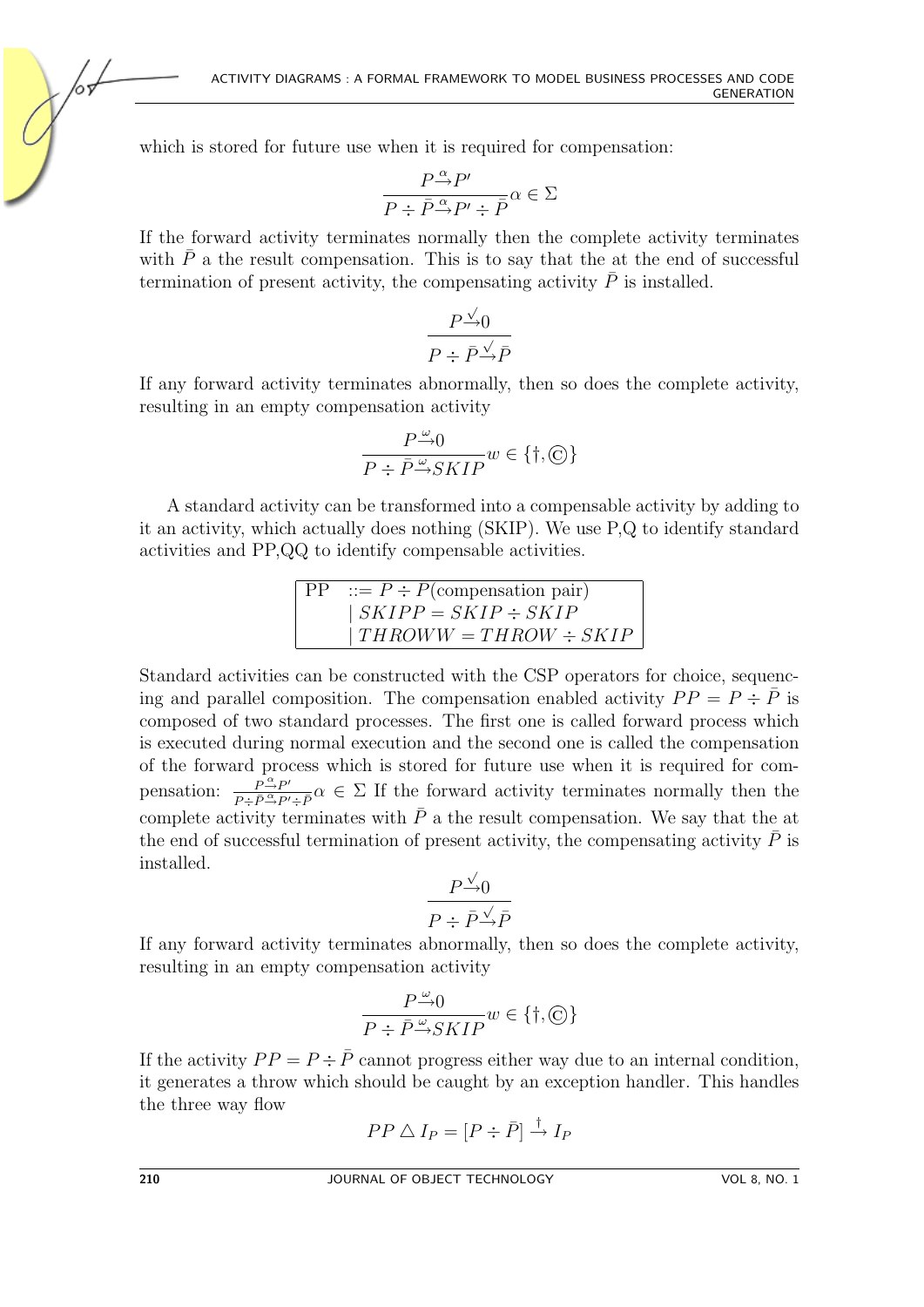$traces[PP \triangle I_P] = \{s \frown t \mid s \in traces[P \div \bar{P}] \land t \in traces[I_P]\}$ 

Let us consider  $PP = P \div \overline{P}$  and  $QQ = Q \div \overline{Q}$  as two compensable activities then the following rules define the sequential composition of compensating activities

$$
\frac{PP \stackrel{\alpha}{\rightarrow} PP'}{PP; \ QQ \stackrel{\alpha}{\rightarrow} PP'; \ QQ} \alpha \in \Sigma
$$

if PP fails the whole activity terminates and the compensation activity of PP that is run.

$$
\frac{PP}{PP;\ QQ\stackrel{\alpha}{\rightarrow}P}\alpha\in(\Omega-\{\surd\})
$$

However if QQ terminates normally after PP, the compensation of PP i.e  $\overline{P}$ should be composed with the compensations from  $QQ$  i.e  $\overline{Q}$ . The reversal of process order is shown by  $\langle \bar{Q}, \bar{P} \rangle$ . This is shown by

$$
\frac{PP\stackrel{\sqrt{}}{\rightarrow}\bar{P}\wedge QQ\stackrel{\sqrt{}}{\rightarrow}\bar{Q}}{PP;\ QQ\stackrel{\omega}{\rightarrow}\bar{Q};\ \bar{P}}(\omega\in\Omega)
$$

A compensable activity PP can be converted into standard activity by defining a block  $[PP] = P \div \overline{P} \setminus \alpha P \cup \alpha \overline{P} \cup \dagger$ . Successfully completed PP represents successful completion of the whole transaction block and compensations are no longer needed. When the forward behaviour of PP throws an interrupt, the compensations are executed in the appropriate order and the interrupt is not observable outside the block. Parallel composition of compensable activities is defined in such a way that compensations for performed actions will be accumulated in parallel. We assume that each of the activities P and Q are not raising interrupt and not yielding to interrupt.

$$
[P \div \bar{P} \parallel Q \div \bar{Q}; \, THROWW] = (P \parallel Q); \, (\bar{P} \parallel \bar{Q})
$$

$$
[P \div \bar{P} \parallel Q \div \bar{Q} \parallel THROWW] = SKIP\square(P; \, \bar{P})
$$

$$
(Q; \, \bar{Q})\square(P \parallel Q); \, (\bar{P} \parallel \bar{Q})
$$

A typical behaviour concerning the stack of compensation activities is shown in Fig. [19.](#page-23-0) One of the safety requirement of such compensating activity diagram is that the stack of compensating activities must be empty at the end. Now let us consider the above activity diagram in Fig[.16](#page-18-2) to process orders which require compensation because of exceptions raised by the CheckCredit activity when sufficient credit does not exist. The modified activity diagram is shown in Fig [20.](#page-23-1)

The activities can be specified formally as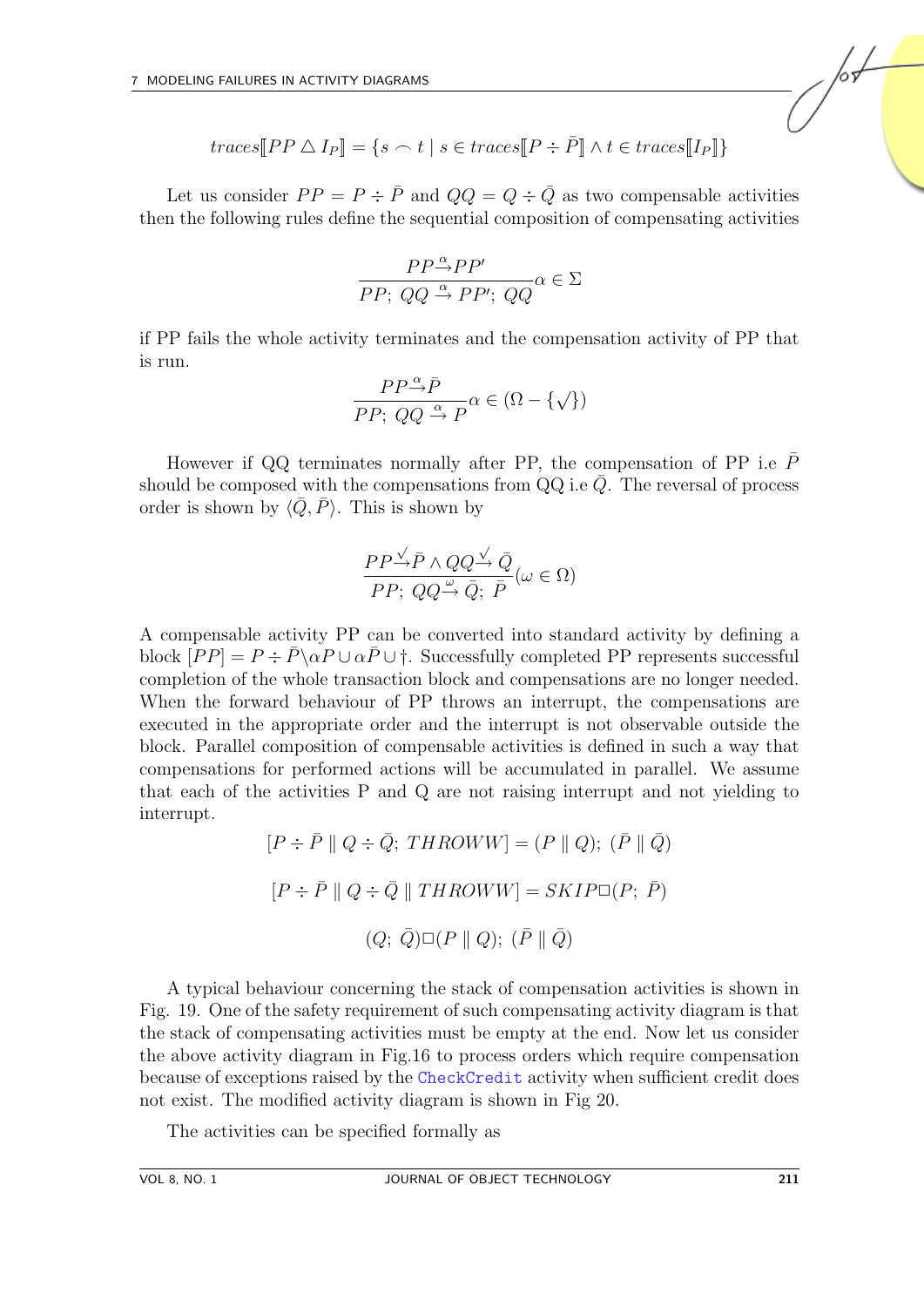

**P**

<span id="page-23-0"></span>Figure 19: Stack of Compensation Activities

**Q**

R



<span id="page-23-1"></span>Figure 20: Activity with Compensation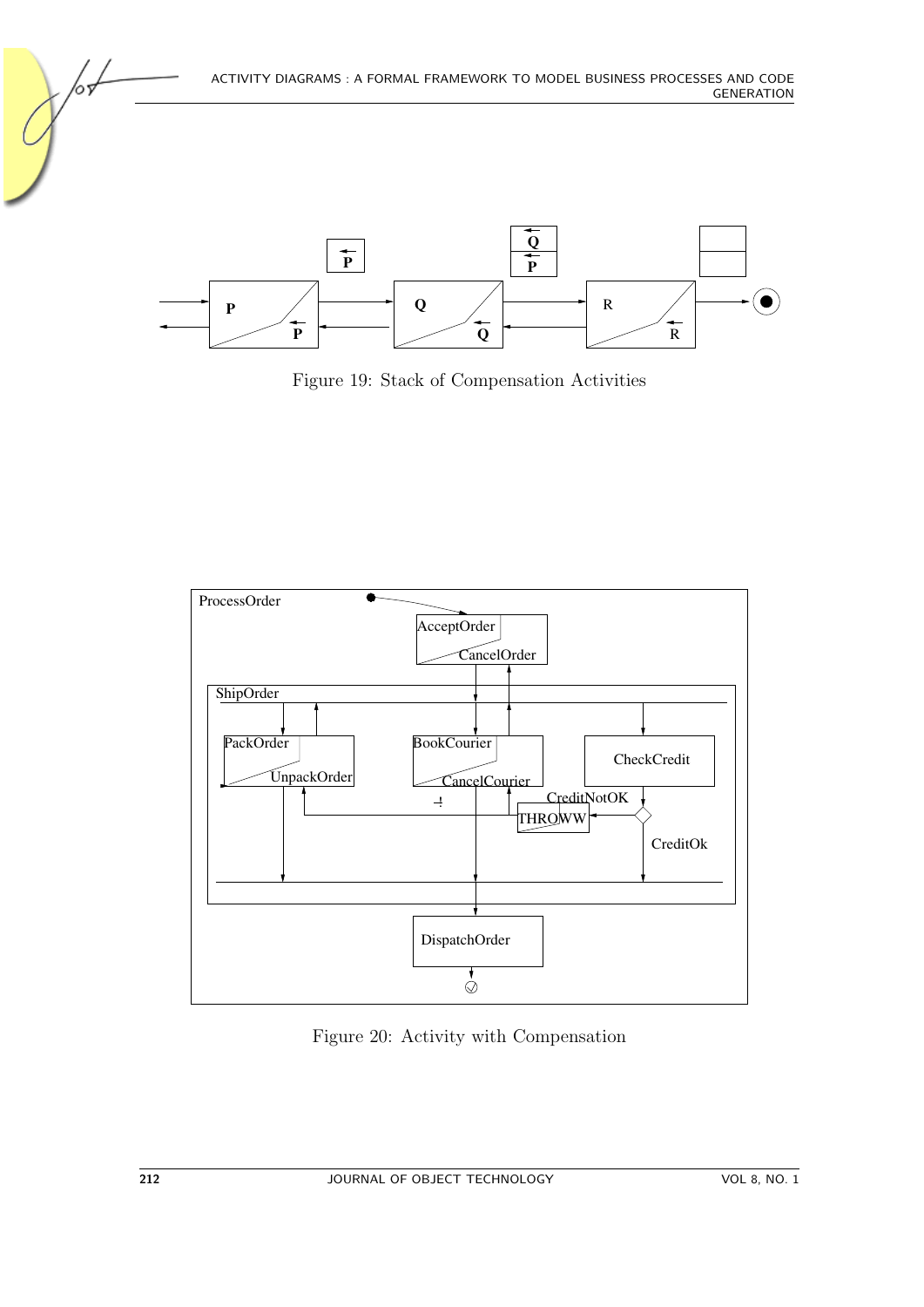ProcessOrder = (AcceptOrder ÷ CancelOrder) ; ShipOrder; DispatchOrder  $\text{ShipOrder} = (\text{PackOrder} \div \text{UnpackOrder})$ (BookCourier ÷ CancelCourier)  $\parallel$  CheckCredit ; (CreditOK ; SKIPP  $\Box$ CreditNotOK ;THROWW)

This shows the underlying formal description of the activity diagram with compensating constructs. The advantage is in that this can be subjected to analysis for showing certain desired properties of business logic. The model can be used also to construct an implementation from the description like that of [\[29\]](#page-28-12).

#### <span id="page-24-0"></span>8 IMPLEMENTATION MODEL FOR COMPENSATING ACTIVITIES

The compensating activity diagrams can be represented as a model in a synchronous framework based upon Mode Automata [\[32\]](#page-29-0). Mode Automata is a synchronous language which combines synchronous data flows with running modes. The compensating activity could be considered as having two modes: normal and compensating modes. The normal mode defines the activity in the forward direction and the compensating mode defines the activity which is run in case of a failure in the subsequent activities. Fig. [21](#page-25-0) shows two compensating activities PP and QQ. The modes of PP are also shown as a Mode Automaton in bottom of the the Fig[.21.](#page-25-0) The compensating activities PP and QQ are shown as two concurrent state machines. In the forward mode of P the variable x is incremented by 1. In case the forward activity of  $QQ = Q - Q$  fails, it is compensated by the compensating mode P of PP. The actual action in each activity is written as a dataflow equation in the box. These could be the tasks as shown in earlier in the ESTEREL code. In Fig. [22](#page-25-1) we show the composite Mode Automaton.

#### <span id="page-24-1"></span>9 VERIFICATION

We only discuss the verification approach in case of conventional UML AD (i.e. without compensation). The model captures the operational semantics of activity diagrams. However it is not amenable to formal verification using model checking due to presence of asynchronous tasks invoked by the exec statements. For the purpose of verification, it is required to do a control abstraction of the Esterel models whereby we only retain the labels where the task is to be created. The derived model is thus converted into a pure Esterel program and one can perform a constructive causality analysis using the Esterel compiler option of causal. This model can then /or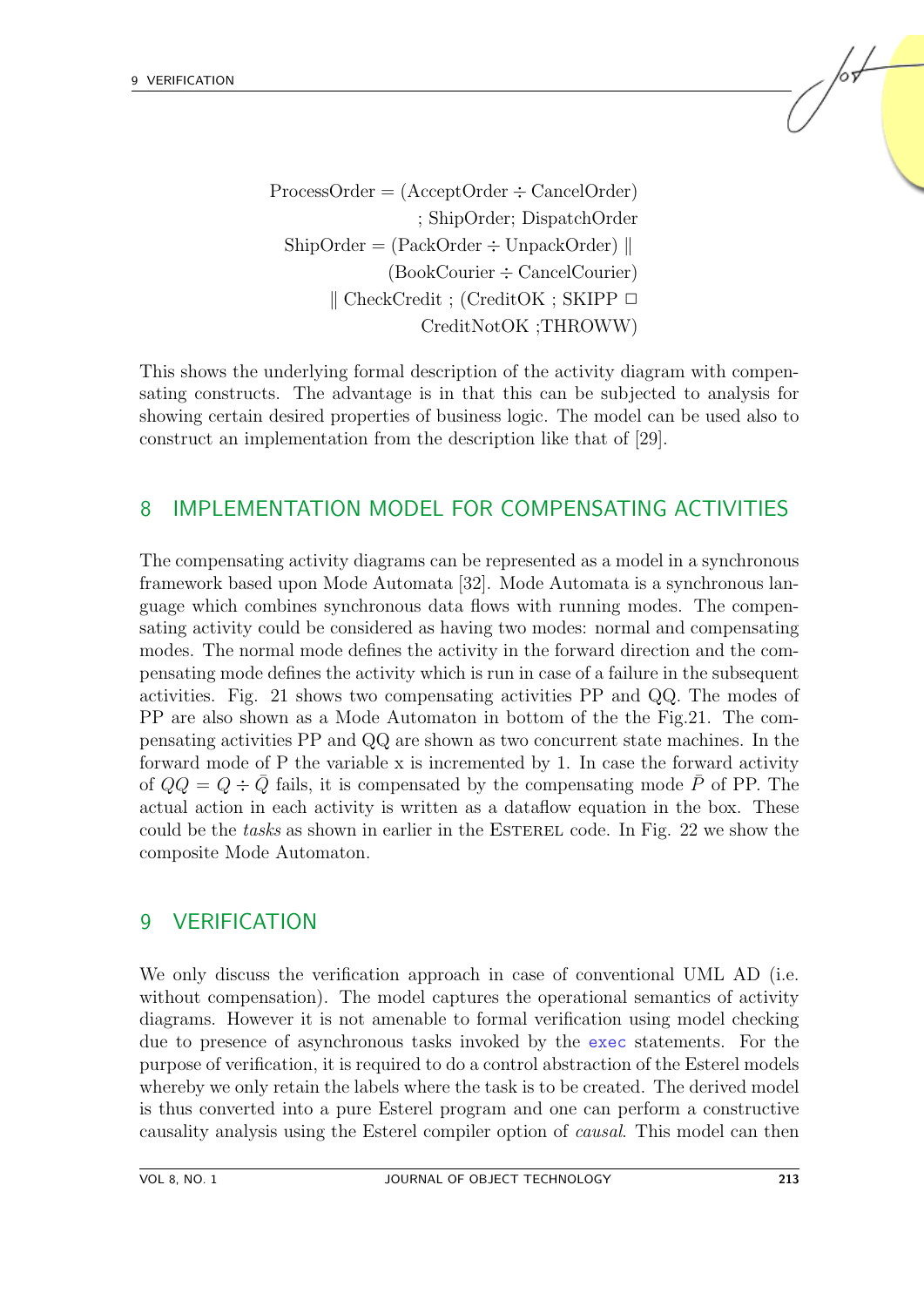

<span id="page-25-0"></span>Figure 21: Mode Automata for Activity with Compensation



<span id="page-25-1"></span>Figure 22: Composition of Mode Automata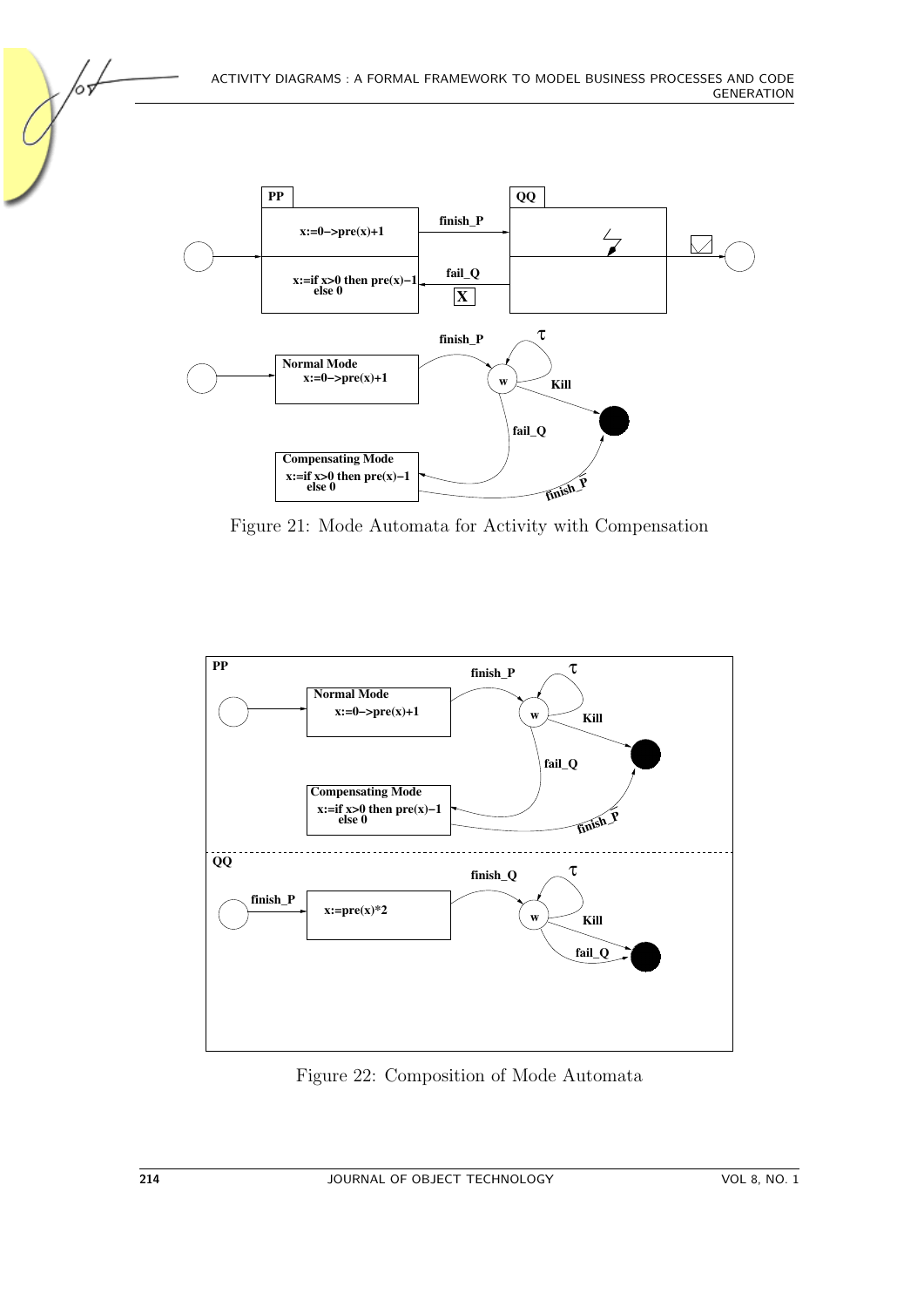be converted into an automaton in BLIF (Berkley Logical Interchange Format) format, which is accepted by the Esterel model checker xeve.

As an example, let us consider the activity diagram given in Fig. [9](#page-11-1) with the following very simple safety property: when both B1 and B2 activities are going on activity A cannot be started. It is to be noted here that B1 and B2 are two incarnations of the activity B. This is assuming that there is no queuing of input. This could be verified by *xeve*. The screen shots taken from *xeve* are included here in Figs[.23,](#page-26-2)[24](#page-26-3) for reference.

| <b>Files Verification Options ?</b>                                                                                         | Beginner's Mode                                                                                  |                                                                                                                      |  |
|-----------------------------------------------------------------------------------------------------------------------------|--------------------------------------------------------------------------------------------------|----------------------------------------------------------------------------------------------------------------------|--|
| <b>File Selection</b><br>Working Directory: /home1/anup/Papers<br>revf.blif<br><b>FSM File</b><br><b>Relation File</b><br>ю |                                                                                                  | <b>Execution complete</b><br>".esi" generated files (if any) can be simulated using "xes"<br><b>FSM Sizes</b>        |  |
| <b>Verification Selection</b><br>CHECK OUTPUTS                                                                              |                                                                                                  | 17<br>Reachable States                                                                                               |  |
| Apply<br>$\smile$ REDUCE                                                                                                    |                                                                                                  | <b>Output Checking Results</b>                                                                                       |  |
| <b>Signal Selection</b>                                                                                                     |                                                                                                  | InA_10_0<br><b>Output Name:</b>                                                                                      |  |
| <b>INPUTS</b><br>ExitA_IO_I<br>ExitB1_IO_I<br>ExitB2_IO_I<br>InA 10  <br>InB1 10  <br>InB2   0  <br>start                   | <b>OUTPUTS</b><br>ExitA IO O<br>ExitB1 IO O<br>ExitB2_10_0<br>InA_10_0<br>InB1_10_0<br>InB2 10 0 | InA_IO_O<br>Status:<br>POSSIBLY NOT EMITTED<br>Path saved in file:<br>InA_IO_O.esi<br><b>Abort</b><br><b>Dismiss</b> |  |
| 尽战<br>$\blacksquare$                                                                                                        | $R \overline{R}$                                                                                 |                                                                                                                      |  |

<span id="page-26-3"></span>Figure 24: Output of Verification

Figure 23: Verification Screen

<span id="page-26-2"></span>

## <span id="page-26-1"></span>10 CONCLUSION AND FUTURE WORK

We have explored the specification of operational semantics for the Activity Diagrams of UML 2.0 in a synchronous style. The semantics is good for simulation, code generation and verification. All the constructs can be expressed uniformly in the constructs of Esterel. In this approach the external action done in the activitynode can be easily modeled as an external task in the Esterel language. The exception handling in Petri Nets as shown in [\[26\]](#page-28-2) is rather difficult which can be modeled easily in our framework. We have later extended the syntax and semantics to handle business processes which are prone to failure and require compensating actions. Further work is required to study capabilities and compare with BPMN [\[3\]](#page-27-4). We are also working on verification approaches required for the compensating activities.

## **REFERENCES**

<span id="page-26-0"></span>[1] OMG: Unified Modeling Language : Superstructure, Version 2.0, Revised Final Adopted Specification, October 8, 2004, Source: WWW.omg.org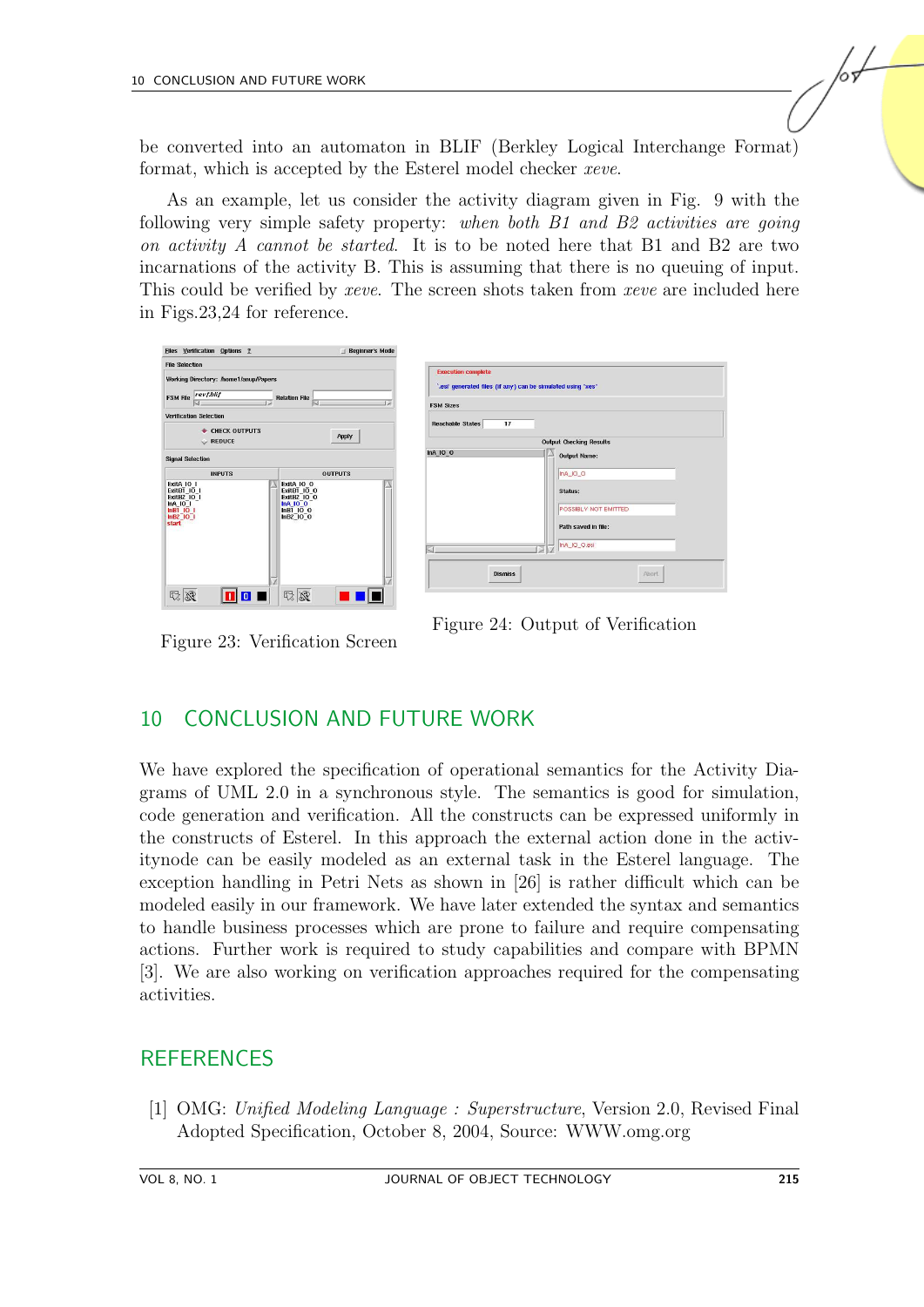- <span id="page-27-0"></span>[2] Douglass B.P. Real Time UML Advances in the UML for Real-Time Systems, Pearson Edition,2004
- <span id="page-27-4"></span>[3] Business Process Modeling Notation (BPMN) Specification, Final Adopted Specification, dtc/06-02-01, available from http://www.bpmn.org
- [4] Business Process Execution Language for Web Services Ver 1.1, available from http://www-128.ibm.com/developerworks/webservices/library/ws-bpel
- [5] From UML to BPEL, Model Driven Architecture in a Web services world available from http://www-128.ibm.com/developerworks/webservices/library/wsuml2bpel
- <span id="page-27-3"></span>[6] van der Aalst,W. ter Hofstede A.Kiepuszewski B., Barros A., Workflow patterns, Distributed and Parallel Databases, 14(3), 2003
- <span id="page-27-2"></span>[7] Russel N., van der Aalst, W. ter Hofstede A., Peta Wohed On the Suitability of UML 2.0 Activity Diagrams for Business Process Modelling,Proceedings of the Third Asia-Pacific Conference on Conceptual Modelling ,APCCM, 2006.
- <span id="page-27-6"></span>[8] Yeong W.L. CSP-Based Verification for Web Service Orchestration and ChoreographySimulation,Society for Computer Simulation International, 2007
- [9] Peter Y. H. Wong and Jeremy GibbonsA Process-Algebraic Approach to Workflow Specification and Refinement, In Proceedings of 6th International Symposium on Software Composition, March 2007
- <span id="page-27-9"></span>[10] Brookes S.D. , Hoare C.A.R, Roscoe A Theory of Communicating Sequential Process, JACM, Vol 31, 1984
- <span id="page-27-10"></span>[11] Milner R., Communication and Concurrency, Prentice Hall, 1989.
- <span id="page-27-7"></span>[12] Hoare T. Compensable Transactions from Slides Presented atUNI-IIST, Beijing, May 2006
- <span id="page-27-1"></span>[13] Berry G, Gonthier G., The Esterel Synchronous Programming Language: Design, Semantics, Implementation, Science of Computer Programming, 1992.
- <span id="page-27-8"></span>[14] Butler M., Ferriera C., A Process Compensation Language, IFM' 2000, LNCS 1945, 2000
- <span id="page-27-5"></span>[15] Butler, M., Hoare, C. A. R. and Ferreira, C.,A trace semantics for long-running transactions. In Proceedings of 25 Years of CSP, LNCS 3525
- <span id="page-27-11"></span>[16] Bhattacharjee A.K., Dhodapkar S.D., Seshia S., Shyamasundar R.K. PERTS: an environment for specification and verification of reactive systems , Reliability Engineering & Systems Safety Journal, 71(2001), Elsevier, UK, 2001

65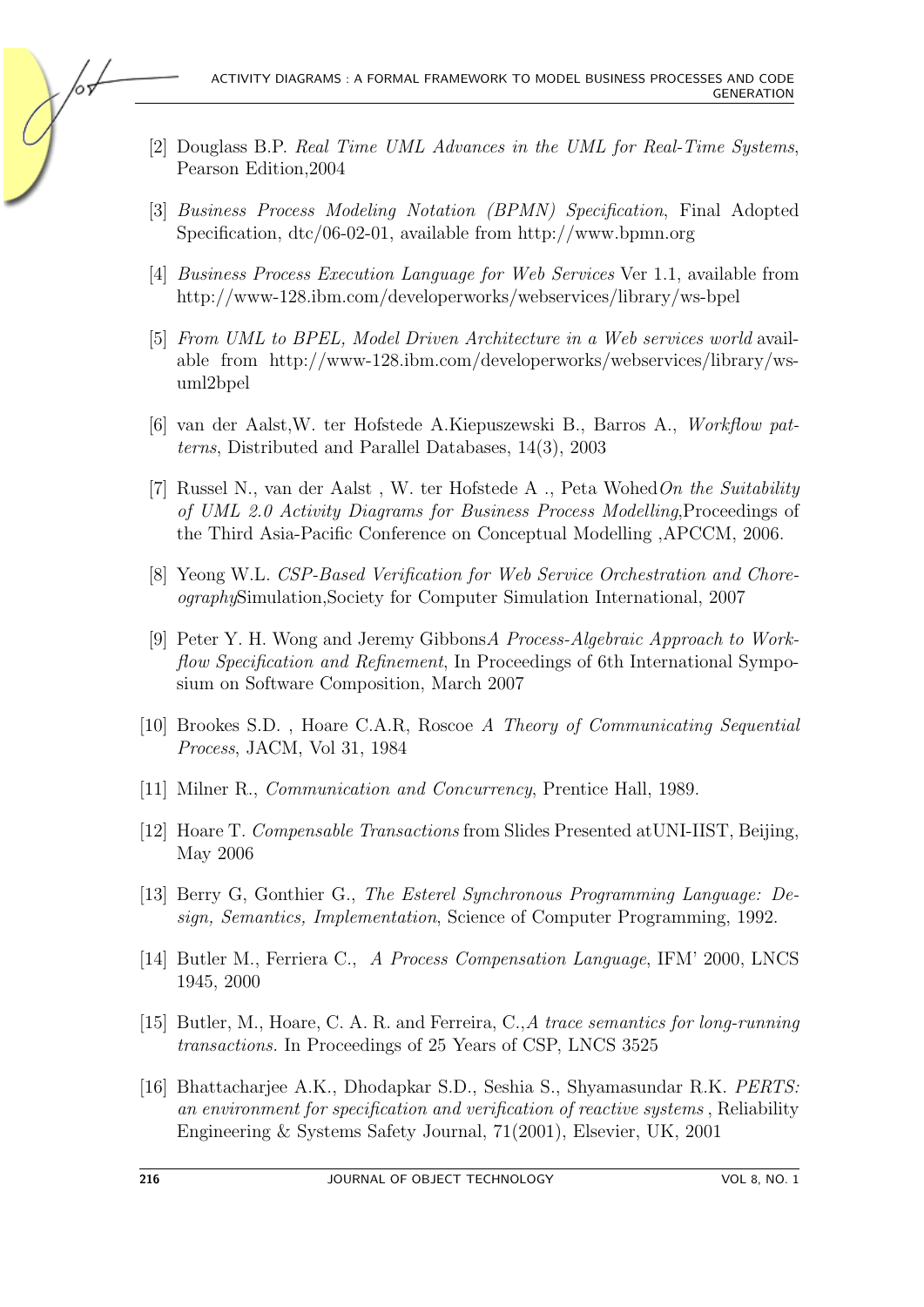- <span id="page-28-11"></span>[17] Rajan B. and Shyamasundar R.K., An Implementation of Communicating Reactive Processes IASTED - PDCN'97, Int. Conf. on Parallel and Distributed Computing and Networks, Singapore, 1997
- <span id="page-28-10"></span>[18] Berry G., Ramesh S., Shyamasundar R.K. :Communicating Reactive Processes, 20th ACM Symposium on Principles of Programming Languages, 1993
- <span id="page-28-5"></span>[19] Magee and Kramer Concurrency : State Models and Java Programs, Wiley 1999
- <span id="page-28-4"></span>[20] Fu X., Bultan T., Su J. Analysis of interacting BPEL web services, Proceedings of the 13th international conference on World Wide Web, ACM Press, 2004
- <span id="page-28-6"></span>[21] Howard Foster, Sebastian Uchitel, Jeff Magee, Jeff Kramer, Model-based Verification of Web Service Compositions,Eighteenth IEEE International Conference on Automated Software Engineering (ASE), Montreal, Canada, 2003.
- <span id="page-28-8"></span>[22] Augusto, J. C., Leuschel, M., Butler, M. and Ferreira, C.Using the Extensible Model Checker XTL to Verify StAC Business Specifications. In Proceedings of 3rd Workshop on Automated Verification of Critical Systems (AVoCS 2003)
- <span id="page-28-7"></span>[23] Mariya Koshkina, Franck van Breugel, Modelling and verifying web service orchestration by means of the concurrency workbench ACM SIGSOFT Software Engineering Notes, Volume 29 , Issue 5, September 2004.
- <span id="page-28-1"></span>[24] Eshuis Rik, Semantics and Verification of Activity Charts, Ph.D Thesis, University of Twente, 2002
- <span id="page-28-3"></span>[25] Bruni R., Melgratti H, Montanari U., Theoretical Foundations for Compensations in Flow Composition Languages,POPL 2005
- <span id="page-28-2"></span>[26] Harald Storrle, Semantics of UML 2.0 Activities,German Software Engineering Conference, 2005.
- <span id="page-28-0"></span>[27] Bhattacharjee A.K., Shyamasundar R. K.: Validated Code Generation for Activity Diagrams,Distributed Computing and Internet Technology, Second International Conference, ICDCIT 2005, Bhubaneswar, India, December 22-24, 2005, Proceedings. Lecture Notes in Computer Science 3816 Springer 2005
- <span id="page-28-9"></span>[28] Emmi M., Majumdar R.Verifying compensating transactions., VMCAI 2007, LNCS 4349.
- <span id="page-28-12"></span>[29] Sebastian Pavel, Jacques Noye, Pascal Poizat, Jean-Claude Royer,Java Implementation of a Component Model with Explicit Symbolic Protocols, Software Composition, 4th International Workshop,2005,Edinburgh, LNCS 3628.
- [30] BPELJ:BPEL for Java technology available from http://www-128.ibm.com/developerworks/ library/specification/ws-bpelj.

/sL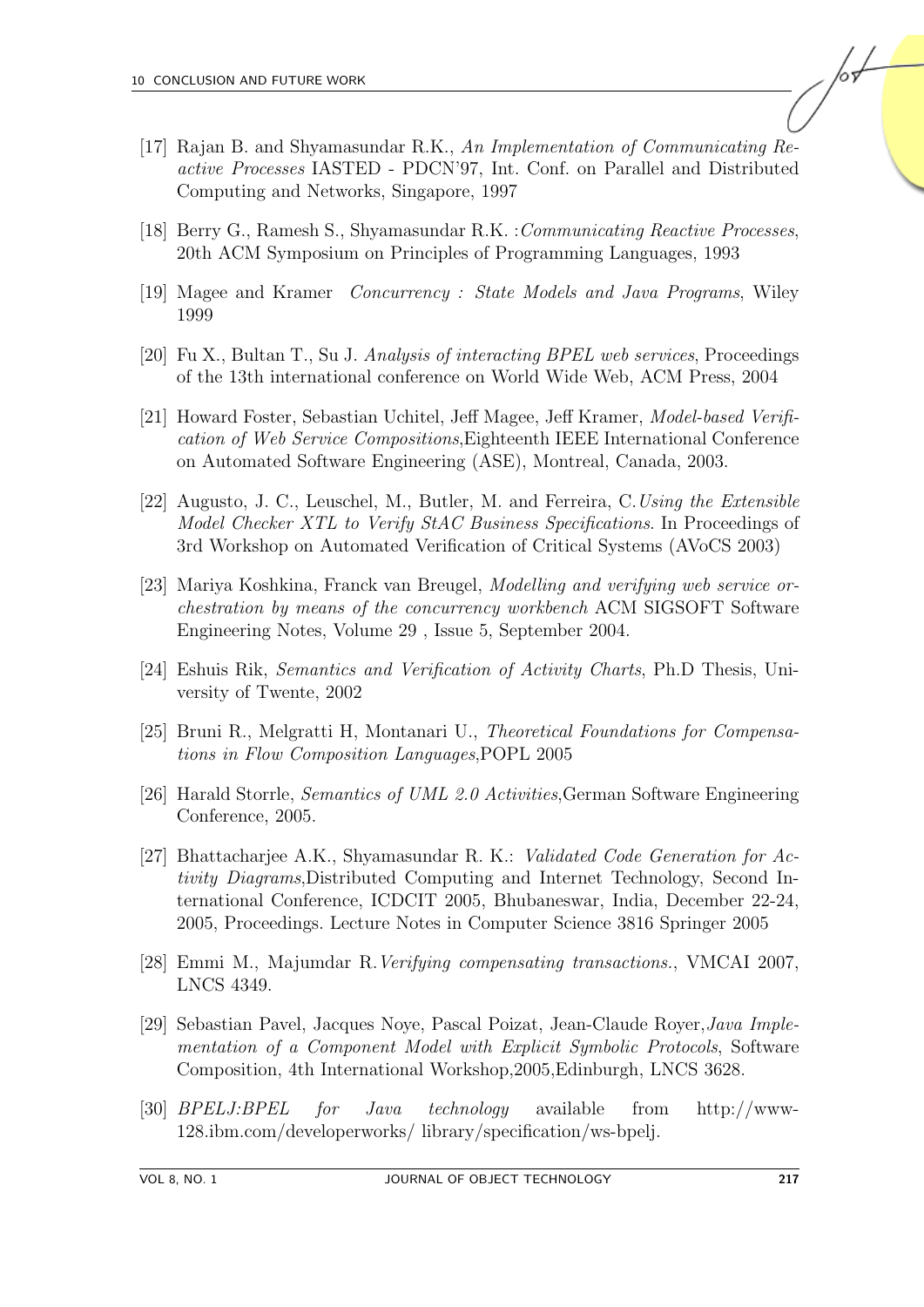- [31] Harel D. and Naamad A., The STATEMATE Semantics of Statecharts, ACM Trans. on Software Engineering Method. 5:4 October 1996.
- <span id="page-29-0"></span>[32] Maraninchi F. and Reymond Y.,. Mode-automata: About modes and states for reactive systems. In European Symposium on Programming, ESOP'98, Lisbon, April 1998

#### A BRIEF DISCUSSION ON CSP

In CSP the ultimate unit in the behaviour of a process is an event (conditions) which are regarded as instantaneous and A is the set of all events. The behaviour of a process upto some instant of time can be a record of events in which it has participated. The basic CSP processes are

$$
P ::= STOP \mid SKIP \mid e \rightarrow P \mid c?x \rightarrow P \mid
$$
  

$$
P \Box Q \mid P \sqcap Q \mid P; Q \mid P \parallel x Q \mid P \setminus A \mid \mu x.P(x)
$$

The process STOP can perform no events: it represents the end of a pattern of behaviour. The process SKIP can do nothing but terminate and the future behaviour is determined by the expression following the next sequential composition symbol. The process  $e \rightarrow P$  ("e then P") is ready to perform the event e and if this event is performed, the future behaviour of this process is described by term P. The query symbol, ?, denotes a choice of events: the process  $c?x \rightarrow P$  is ready to perform any event of the form c.x; if this process performs a particular event c.a, then x takes the value a for the rest of the current scope. The symbol  $\Box$  denotes an external choice of behaviours. if x and y are distinct events  $(x \to P \Box y \to Q)$  describes a process which initially engages in either of the event x or y. The notation  $P \sqcap Q$  (P or Q) denotes a process which behaves either like P or like Q, where the choice is made internally and may represent run-time nondeterminism. P;Q denotes a process which initially behaves like P and upon successful termination of P behaves like Q. The parallel composition,  $P \parallel Q$ , specifies the process which behaves like the system composed of processes P and Q interacting in lock step synchronisation. The set of events that can occur only if performed simultaneously by both processes. In  $P \parallel_X Q$ , the execution of the activities in P and Q are synchronized over X. The hiding operator internalises sets of events: the expression  $P\setminus A$  denotes a process that behaves exactly as P, except that events from the set A are no longer visible in the environment i.e. they may not be shared with, and do not require the cooperation of, other processes. A recursive process like a clock can be defined as  $\mu x$  :  $(tick) | (tick \rightarrow x)$ .

Traces play a central role in CSP in describing the behaviour of processes. A trace of the behaviour of a process is a finite sequence of symbols recording the events in which the process has engaged up to some moment in time.  $traces[\,\bullet\,]$  is a semantic function which maps a CSP expression to its set of possible traces. The set of all such traces is defined by  $traces[\![P]\!] = \{s \in \mathcal{A}^* \mid \exists Q.P \stackrel{\tilde{s}}{\rightarrow} Q\}$ . The general CSP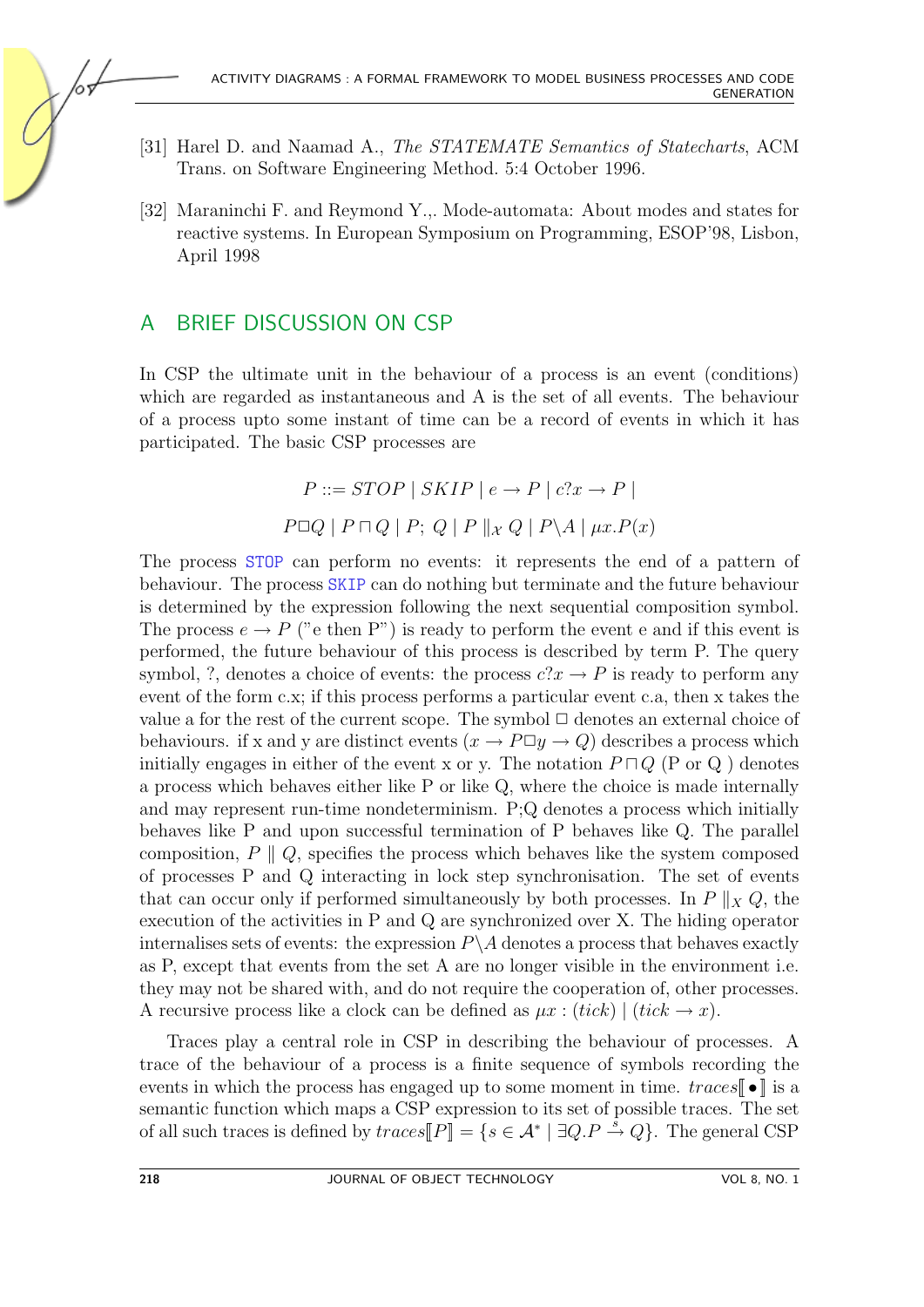process composition rules defined in terms of antecedent and consequent  $\frac{A_1, A_2, \dots, A_n}{C}$ are defined below :

| Termination           | $SKIP\xrightarrow{\sqrt{STOP}}$                                                                                                                                     |                                                                                                             |
|-----------------------|---------------------------------------------------------------------------------------------------------------------------------------------------------------------|-------------------------------------------------------------------------------------------------------------|
| Prefix                | $\overline{a \rightarrow P \stackrel{a}{\rightarrow} P}$                                                                                                            |                                                                                                             |
| Choice                | $\frac{P^{\frac{a}{\rightarrow}P'}}{P\Box Q^{\frac{a}{\rightarrow}P'}}$                                                                                             | $\frac{Q}{P\Box Q\Box Q'}$                                                                                  |
| Sequence              | $\frac{P \overset{\alpha}{\rightarrow} P' \land a \neq \sqrt{}}{P: Q \overset{a}{\rightarrow} P': Q}$                                                               | $\frac{P^{\vee}\rightarrow 0 \wedge Q \stackrel{a}{\rightarrow} Q'}{P\cdot Q \stackrel{a}{\rightarrow} Q'}$ |
| Interleaving Parallel | $\frac{P^{\alpha}_{\rightarrow}P'\wedge a\not\in A}{P\ _{A}Q^{\alpha}_{\rightarrow}P'\ _{A}O}$                                                                      | $\frac{Q^{\underline{a}}\Theta'\wedge a\notin A}{P\ _A Q^{\underline{a}}\to P\ _A Q'}$                      |
| Synch. Rule           | $\frac{P \stackrel{a}{\rightarrow} P' \wedge Q \stackrel{a}{\rightarrow} Q' \wedge a \in \mathcal{A}}{P \parallel_A Q \stackrel{a}{\rightarrow} P' \parallel_A Q'}$ |                                                                                                             |

## B ESTEREL

The basic object of Esterel without value passing, referred to as PURE Esterel, is the signal. Signals are used for communication with the environment as well as for internal communication. The programming unit is the module. A module has an interface that defines its input and output signals and a body that is an executable statement:

```
module M:
   input I1, I2;
   output 01, 02;
   input relations
   statement
end module
```
At execution time, a module is activated by repeatedly giving it an input event consisting of a possibly empty set of input signals assumed to be present and satisfying the input relations. The module reacts by executing its body and outputs the emitted output signals. We assume that the reaction is instantaneous or perfectly synchronous in the sense that the outputs are produced in no time. Hence, all necessary computations are also done in no time. The only statements that consume time are the ones explicitly requested to do so. The reaction is also required to be deterministic: for any state of the program and any input event, there is exactly one possible output event. In perfectly synchronous languages, a reaction is also